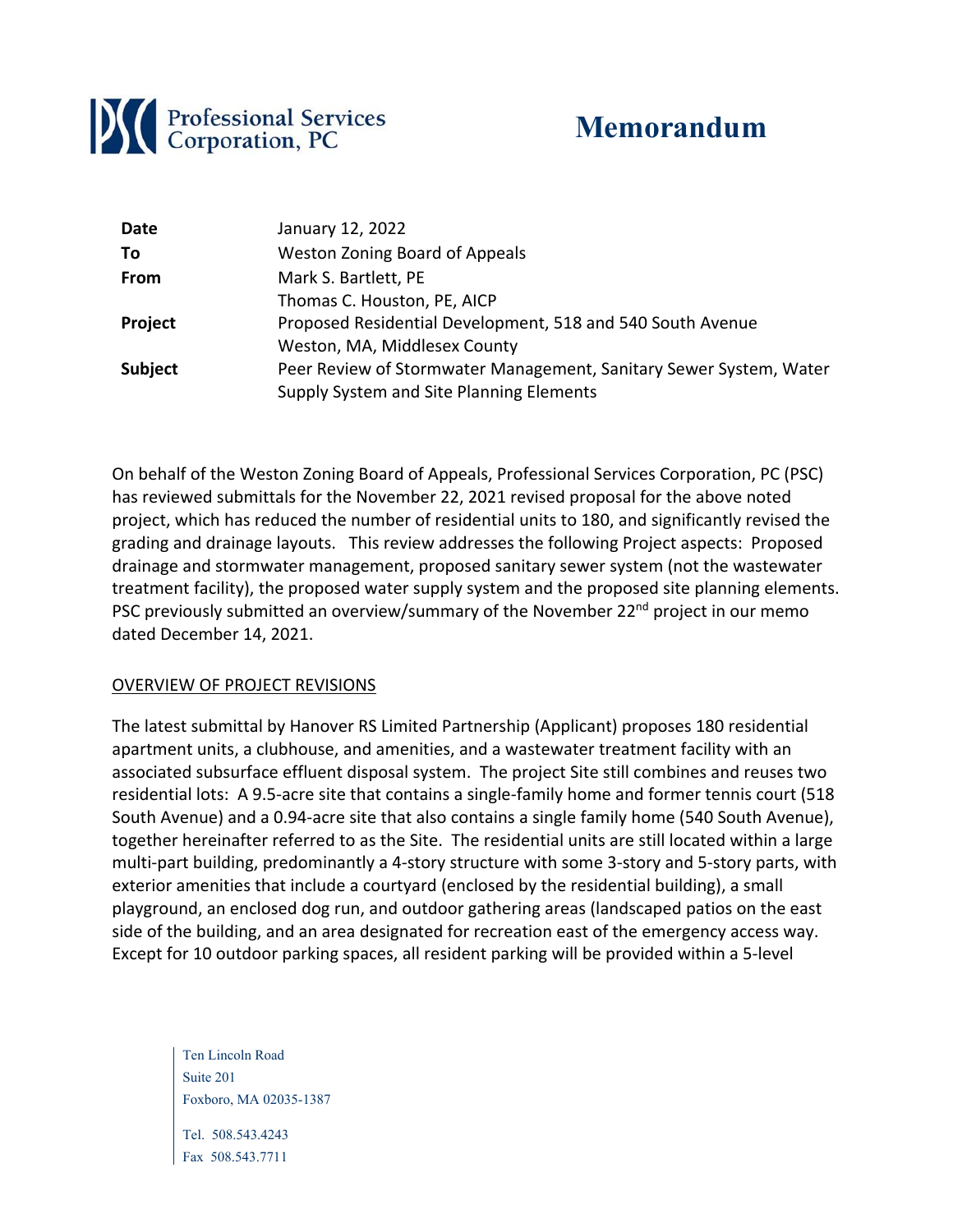

parking garage connected to this residential building, with the top level of parking exposed (no roof), however 14,000-square feet of top-level area is reserved for solar panel installation. Also, 27,800‐square feet of Green Roof panels (assembled as Green Roof Areas 1 through 5) are proposed on top of the residential building. The residential buildings, courtyard and garage are now oriented more north to south, and east-west dimensions have been reduced. Also, overall site grades at the buildings and the treated wastewater disposal area have risen by 3‐feet or more; and to accommodate this higher grade much of the Site is now contained by a perimeter retaining wall that vary in retained height from 1' to 4' on the west side, by 3' to 6' on the south side, and 8' to 10' on the east side of the building site. The emergency access drive also has substantially more retaining wall along the east side.

The main access road from 540 South Avenue is now proposed to be porous pavement (about 210‐ft, 24‐ft wide), with the final portion of driveway (about 100‐ft) splitting into separate entrance and exit ways (18' wide each) constructed of porous pavers. The emergency access road, which has a separate connection at 518 South Avenue, is still part of the plan and about half (550-ft  $\pm$ ) of this emergency way will be porous pavement, the remaining to be standard pavement. Also, about 216-ft  $\pm$  of the emergency access way located northeast of the building, the sloped sections, will have a grass median strip, and the flat section in this area (115-ft  $\pm$ ) has a drainage bioswale in the center of the 20‐ft. wide road.

Area (yard) drains are proposed to handle stormwater in yard areas adjacent to the porous pavement at the main entrance area; and more yard drains are proposed in areas south and east of the building that are adjacent to the porous emergency drive.

Drainage from paved areas around the building will be collected by standard curb and gutter systems. A total of nine (9) deep sump catch basins<sup>1</sup> are proposed with connecting drain lines (12" and 18" HDPE) , drain manholes, and three (3) water quality treatment units that discharge to one of three (3) Subsurface Recharge Areas (SRA's) located east of the building between the building and the perimeter access drive. The proposed wastewater treatment effluent disposal areas<sup>2</sup> are located east of the perimeter access drive. Essentially all Site stormwater and treated wastewater effluent are being discharged into the same Site area east of the building that has been identified by additional soil testing to be most favorable for recharge. Combining

<sup>&</sup>lt;sup>1</sup> The proposed area/yard drains are also presumed to be a deep sump catch basins. The Applicant will need to clarify this on the plans.

<sup>&</sup>lt;sup>2</sup> Plans indicate the Subsurface Recharge Areas (SRA's) for stormwater have the following minimum setbacks from treated wastewater Effluent Disposal Area (EDA): SRA-1: 55' from primary EDA, and 34' from reserve; SRA-2: 59' from primary EDA, 38' from reserve; and SRA-3: 75' from primary EDA, and 43' from reserve.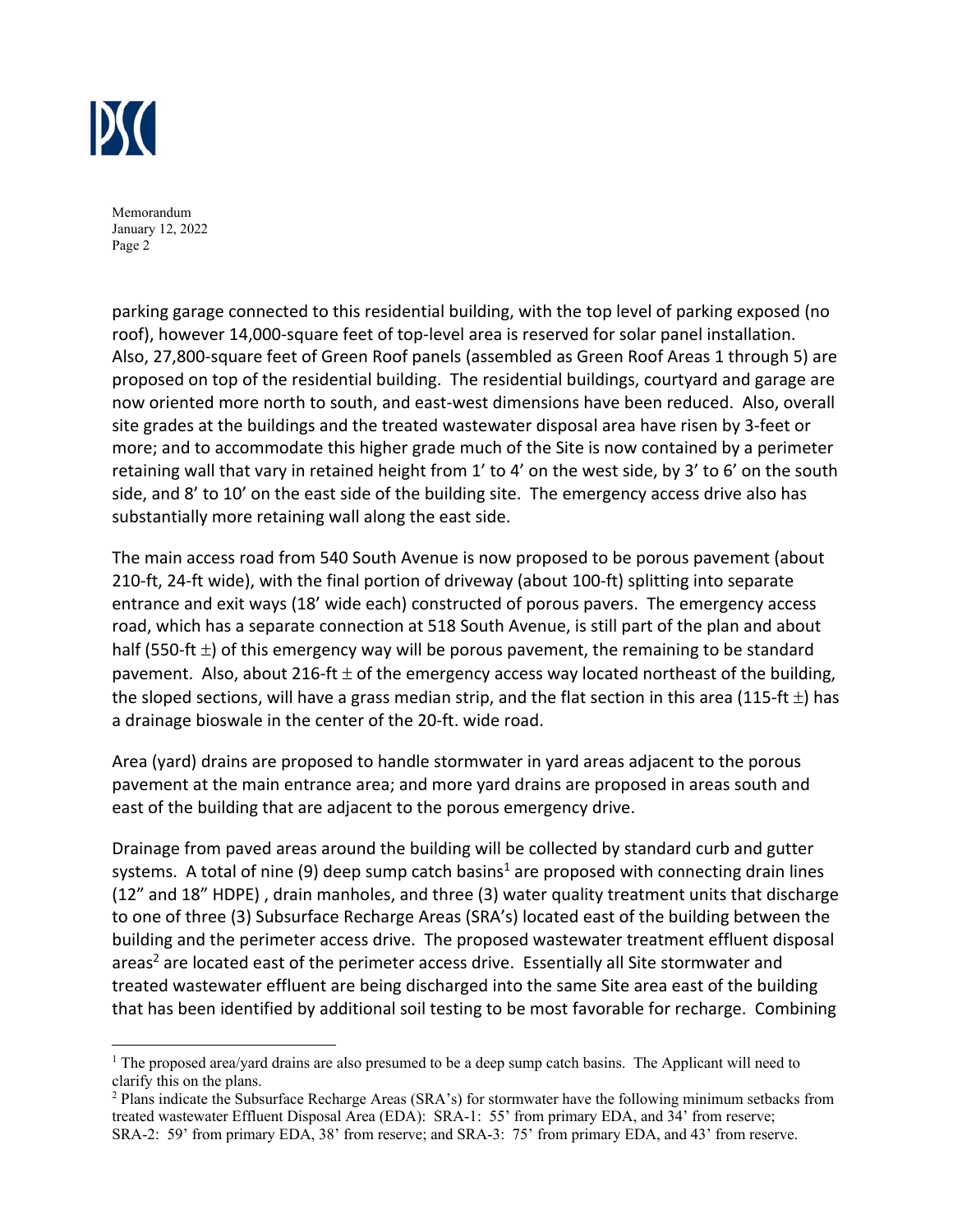

these locations of the subsurface structures takes advantage of the more permeable on‐site soils and minimizes potential impacts of infiltration facilities located near the boundary of adjacent residences. However, centralizing the location of these subsurface facilities does not as nearly replicate the predeveloped infiltration which occurs over the entire Site.

Ultimately, stormwater that enters these SRA's is recharged to the ground up to a limit determined by the soil's hydrogeologic capacity to infiltrate, and volumes that exceed this capacity will overflow to a shallow Stilling Basin (about 28' x 7') shown on plan Sheet C‐7 east of the retaining wall. The Stilling Basin releases un‐recharged stormflow into the wetland area east of the Site. The northeast corner of the Stilling Basin protrudes into the 25‐ft No Disturbance Zone, and no details are provided in the plan set for the construction of this basin or how the outlet pipe will pass through the retaining wall.

The revised Project has been submitted to the Weston Zoning Board of Appeals under the state's Comprehensive Permit (MGL Ch. 40B) process. This project would normally require a Special Permit from the Zoning Board of Appeals for the proposed multi‐family use, Site Plan Approval by the Planning Board under Town of Weston Rules and Regulations for Site Plan Approval, and a Stormwater Permit from the Town's Stormwater Permit Authority (SWPA) $3$ under Weston Stormwater & Erosion Control Regulations. The project will also require Conservation Commission approval through a Notice of Intent application for work proposed in the buffer zone to a Bordering Vegetated Wetland (BVW) on the east side of the Site, including work within the Town's "25‐foot No Touch Zone".

## Submittals Reviewed

A. "Hanover Weston – Comprehensive Permit Package," dated November 22, 2021 as prepared by Cube 3 (architects) Tetra Tech (civil engineers), and GWH (landscape architects) for the Hanover R.S. Limited Partnership residential project at 518 South Avenue, Weston, MA. The total submittal package consists of 49 sheets. This peer review focused primarily on the 21 sheets prepared by Tetra Tech (which included 3 Existing Conditions plans by MetroWest Engineering revised through November 15, 2021), however all submitted plans have been reviewed.

<sup>&</sup>lt;sup>3</sup> The SWPA consist of (5) five members, four that are permanently the Town Engineer, the Town Planner, the Conservation Administrator, and the Public Health Director, and one (1) member that is a Town resident appointed by the Board of Selectmen.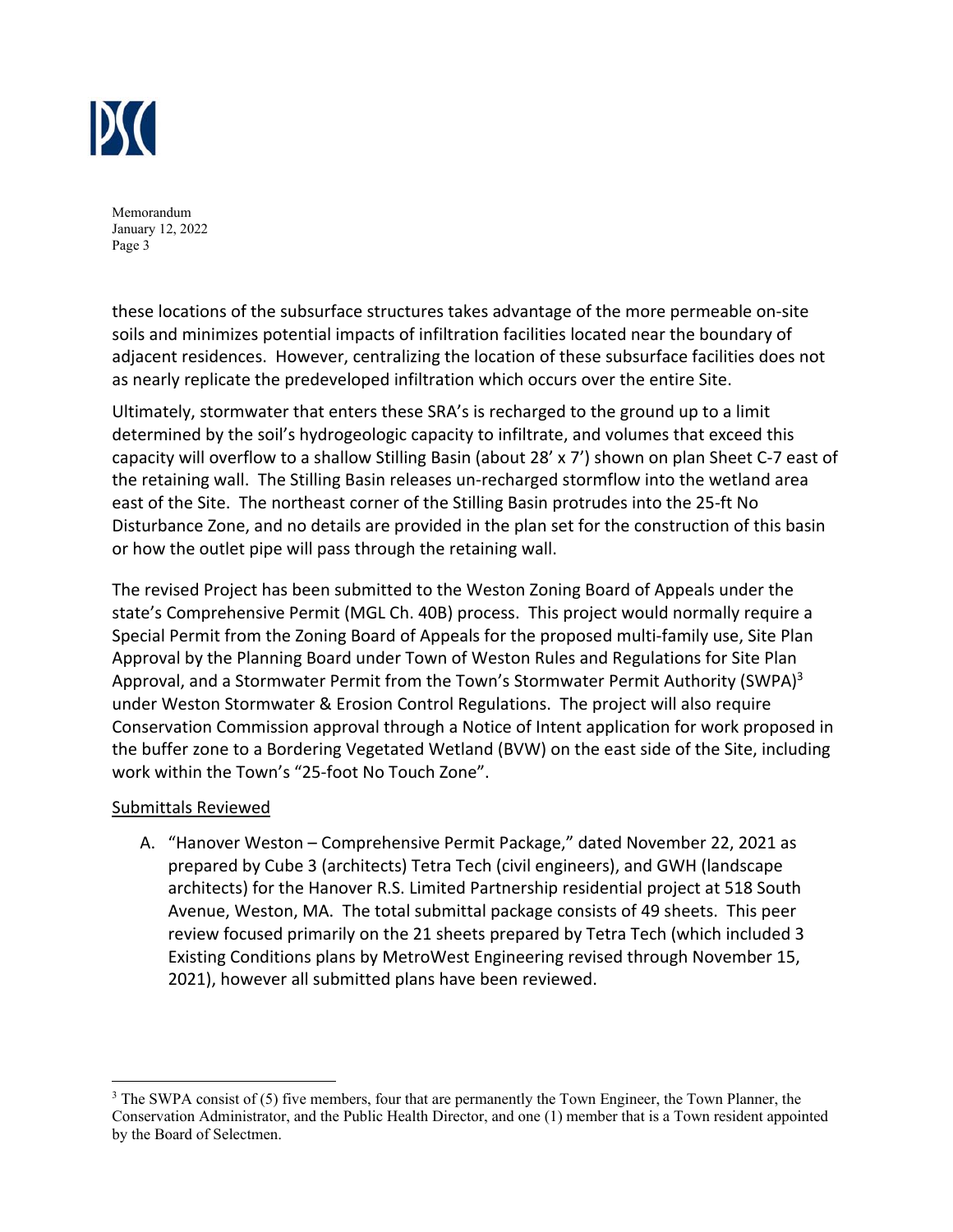

- B. "Stormwater Management Report, 518 & 540 South Avenue (Route 30), Weston, MA" submitted to Town of Weston, revised November 22, 2021, prepared for Hanover R.S. Limited Partnership, prepared by Tetra Tech Inc.
- C. "Updated Stormwater Infiltration Data Report, Hanover Weston 518 & 540 South Ave Weston, Massachusetts" prepared for Hanover R.S. Limited Partnership, prepared by Sanborn Head Associates, revised November 22, 2021.
- D. "Groundwater Model Report, Hanover Weston 518 & 540 South Ave Weston, Massachusetts" prepared for Hanover R.S. Limited Partnership, prepared by Sanborn Head Associates, revised November 22, 2021.
- E. Letter of Transmittal from the Hanover Company to the Weston Zoning Board of Appeals dated November 22, 2021, including attachment: "A list of requested exceptions to local requirements and regulations, including local codes, ordinances, by‐ laws or regulations".

## References

- A. Weston Conservation Commission 25‐Foot No‐Disturb Zone Policy, approved May 14, 1998, amended October 19, 2010 and February 2, 2016
- B. Article XXVII Stormwater and Erosion Control By‐Law.
- C. Town of Weston Town of Weston Stormwater & Erosion Control Regulations, May 23, 2019 (SECR).
- D. Weston Planning Board Land Subdivision Rules and Regulations, Weston, Massachusetts (PBRR)
- E. Town of Weston Rules and Regulations for Site Plan Approval, November 19, 1991, as authorized under Section XI of the Zoning By‐Law.
- F. Massachusetts Wetlands Protection Act (MGL c. 30, §§ 61 through 62H).
- G. 310 CMR 10.00: Wetlands Protection Act Regulations.
- H. Stormwater Handbook, Massachusetts Department of Environmental Protection. (SWH)

Our review comments on site civil engineering follow. The first part of our review focuses on drainage and stormwater management, and the second part focuses on other site civil designs,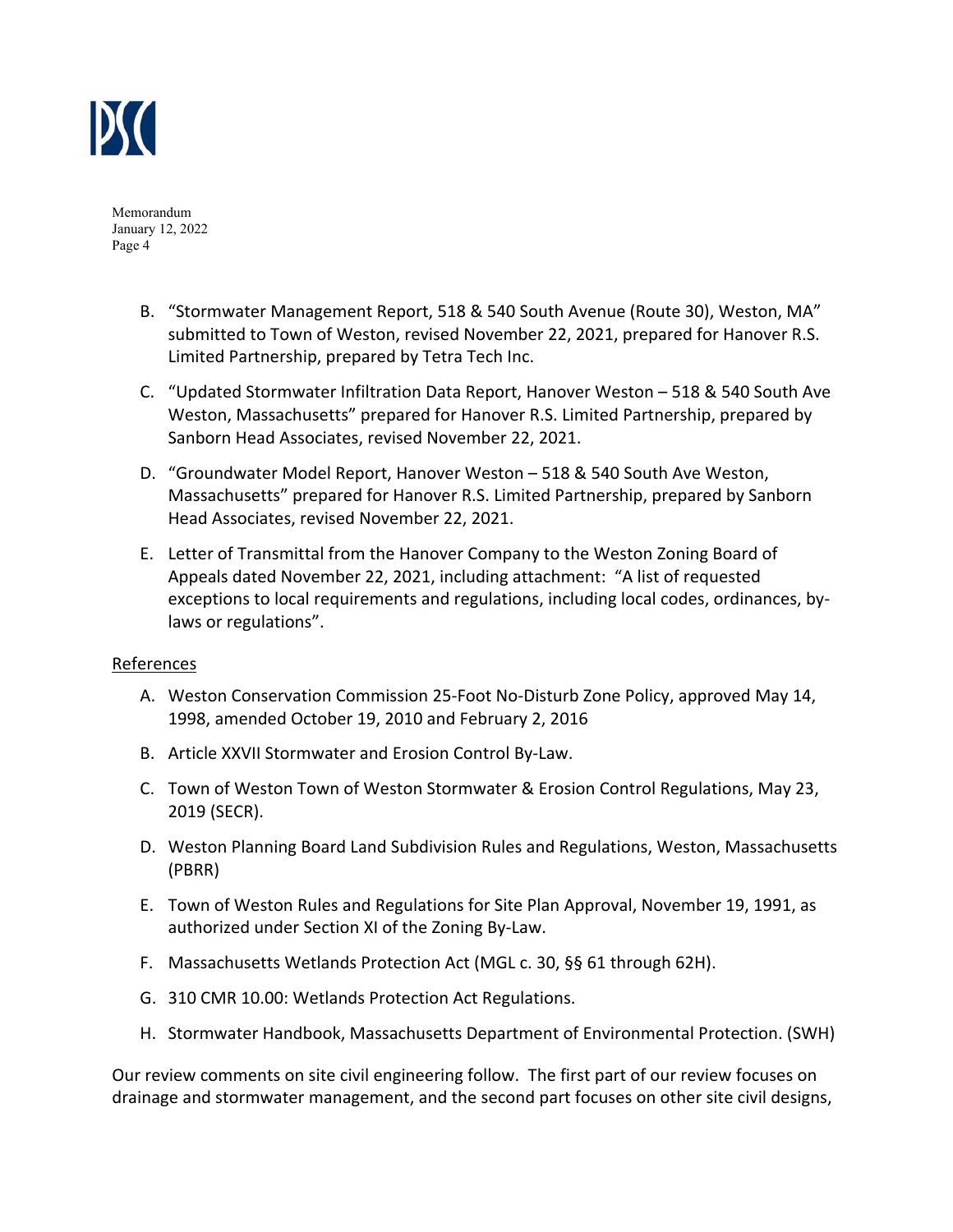

which include the proposed sanitary sewer system (not the wastewater treatment facility), the proposed water supply system and overall site planning elements.

## PART 1 ‐ STORMWATER REVIEW

This first part of our review memorandum focuses on drainage and stormwater management. PSC has reviewed previous Site Plan submittals for drainage and stormwater in a memorandum to the Conservation Commission dated January 15, 2021, and our second memorandum that assessed Tetra Tech's replies to our January 15, 2021 memorandum was issued to the Zoning Board of Appeals on May 15, 2021. Some basic drainage design issues have not significantly changed from prior plan submittals to present; however, many stormwater management issues have changed significantly. Any relevant prior issues that were resolved as a result of Tetra Tech responses to our prior reviews are not discussed below. Only new or unresolved drainage and stormwater management issues are discussed below.

The Proposed Project continues to be subject to the Massachusetts Wetlands Protection Act (MGL c. 30, §§ 61 through 62H) and subject to Article XXVII, Town of Weston Stormwater and Erosion Control By‐Law and associated regulations (unless waived by the ZBA). Compliance with Massachusetts DEP Stormwater Management Standards (310 CMR 10.05(6) (k)) and with the Massachusetts Stormwater Handbook (SWH) is also still required.

This peer review also checks project compliance with Weston's Stormwater and Erosion Control By‐Law, and with applicable drainage / stormwater provisions of Weston's Site Plan and Land Subdivision Rules and Regulations as typically referenced during local Site Plan or Special Permit approvals. Such Town stormwater requirements will be applicable unless waived through the Weston ZBA or through the Commonwealth's Housing Appeals Committee (HAC).

## **Comments on the Proposed Project Stormwater Design**:

The revised project plans and Stormwater Report present the strategy for management of stormwater generated by increased impervious area from the buildings' roofs, driveways, and the outdoor top deck of the multistory parking garage. The project submittals indicate that total impervious area is 4.62‐acres, an increase in impervious area of 3.85‐acres over the existing condition which has two single family house lots that are predominantly undeveloped woodland (0.77 acres of impervious).

The stormwater management strategy relies on infiltration of stormwater to preserve pre‐ existing site hydrology, however as noted, the location of recharge areas is centralized east of the proposed building, and this does not as nearly replicate the predeveloped infiltration which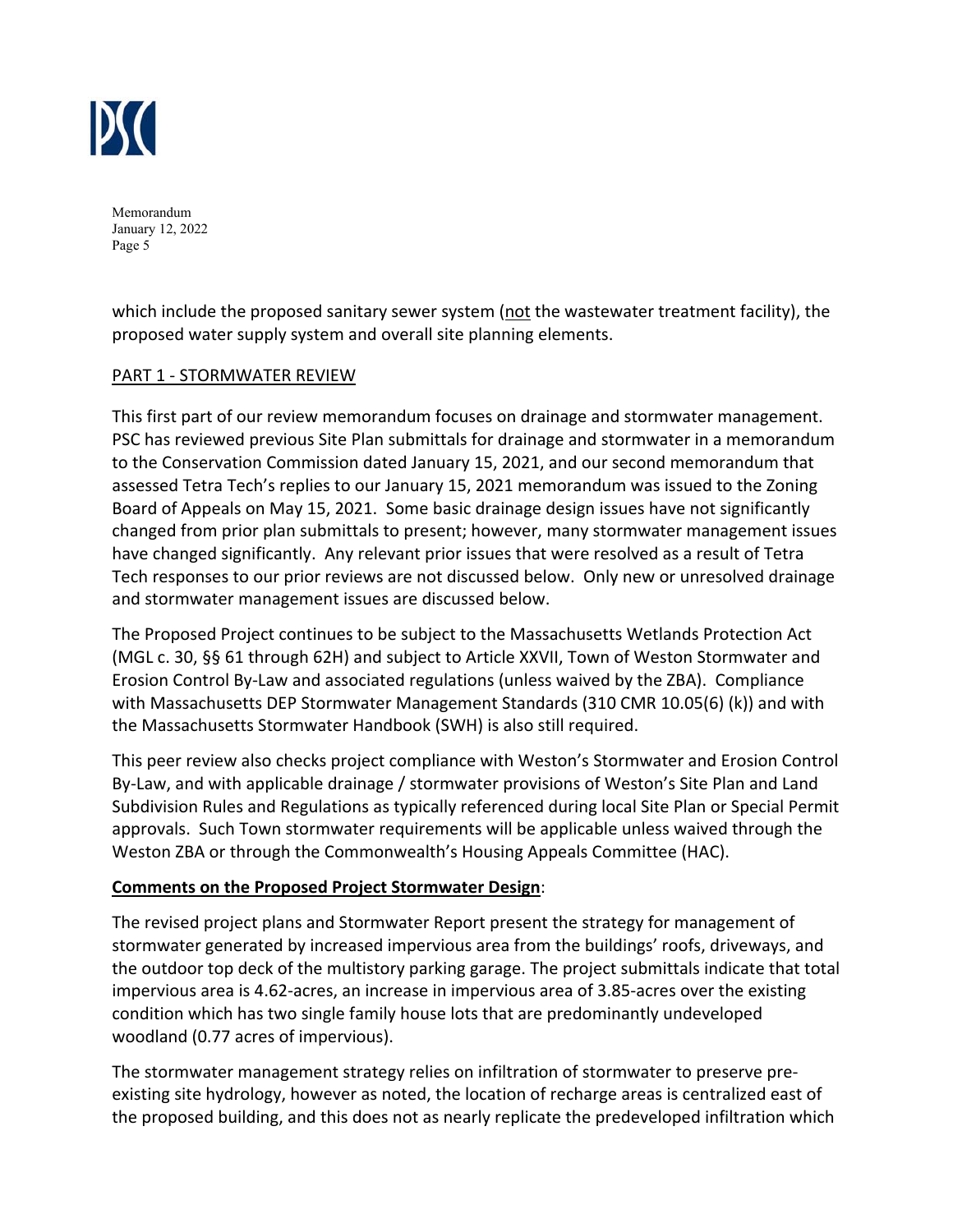

occurs over the entire site. Previously five subsurface recharge areas were proposed. Now three are proposed, and the revised recharge areas are as follows:

- SRA-1 occupies an area 45' x 139', and it receives stormwater from catch basins CB-1 through CB‐6 plus area drains AD‐1 through AD‐4. This flow will enter at the north end of SRA‐1 and be pretreated via Water Quality Unit (WQU) STC‐1; and flow from catch basins CB‐7 & CB‐8 will enter at the south end of SRA‐1 and be pretreated via WQU  $STC-2$ .
- SRA-2 occupies an area 41' x 134', and it receives overflow from the south end of SRA-1, flow from the courtyard drainage system (undefined), flow from "Green Roof Overflow East", flow from a Roof Drain on the east side (un‐numbered), and flow from the Subsurface Detention Area located on the west side of the building.
- SRA‐3 occupies an area 46.25' x 47', and it receives overflow from the south end of SRA‐2, plus drainage from catch basin CB‐9 and area drains AD‐5 through AD‐10, and flow from another Roof Drain (un‐numbered) near the southeast corner of the building. SRA‐3 overflows to the wetland area via a stilling basin located to the east (noted below).
- Drainage collection for the covered parking lot is not defined, but a "Garage Roof Drain" is shown discharging to a Subsurface Detention Area under the access drive on the west side of the parking garage, and this detention area is preceded by a water quality treatment unit. Flow from the Subsurface Detention Area is directed to SRA‐2.

Porous pavement continues as a stormwater strategy for the south and southeast portions of the emergency access way, and the revised proposal now also includes porous pavement and porous pavers for the main entrance drive from South Avenue up to intersection with the access drive surrounding the building. In addition, as noted, a bioswale is proposed for a level portion of the emergency access way that is near 518 South Avenue.

The comments which follow address the adequacy of the Stormwater Design, the Stormwater Report and the hydrology calculations, and these comments are organized under the following six subheadings:

- Submittal Errors, and Needs for Additional Design and Details;
- Porous Pavement Design;
- Groundwater Mounding and Impacts on Stormwater System Performance; and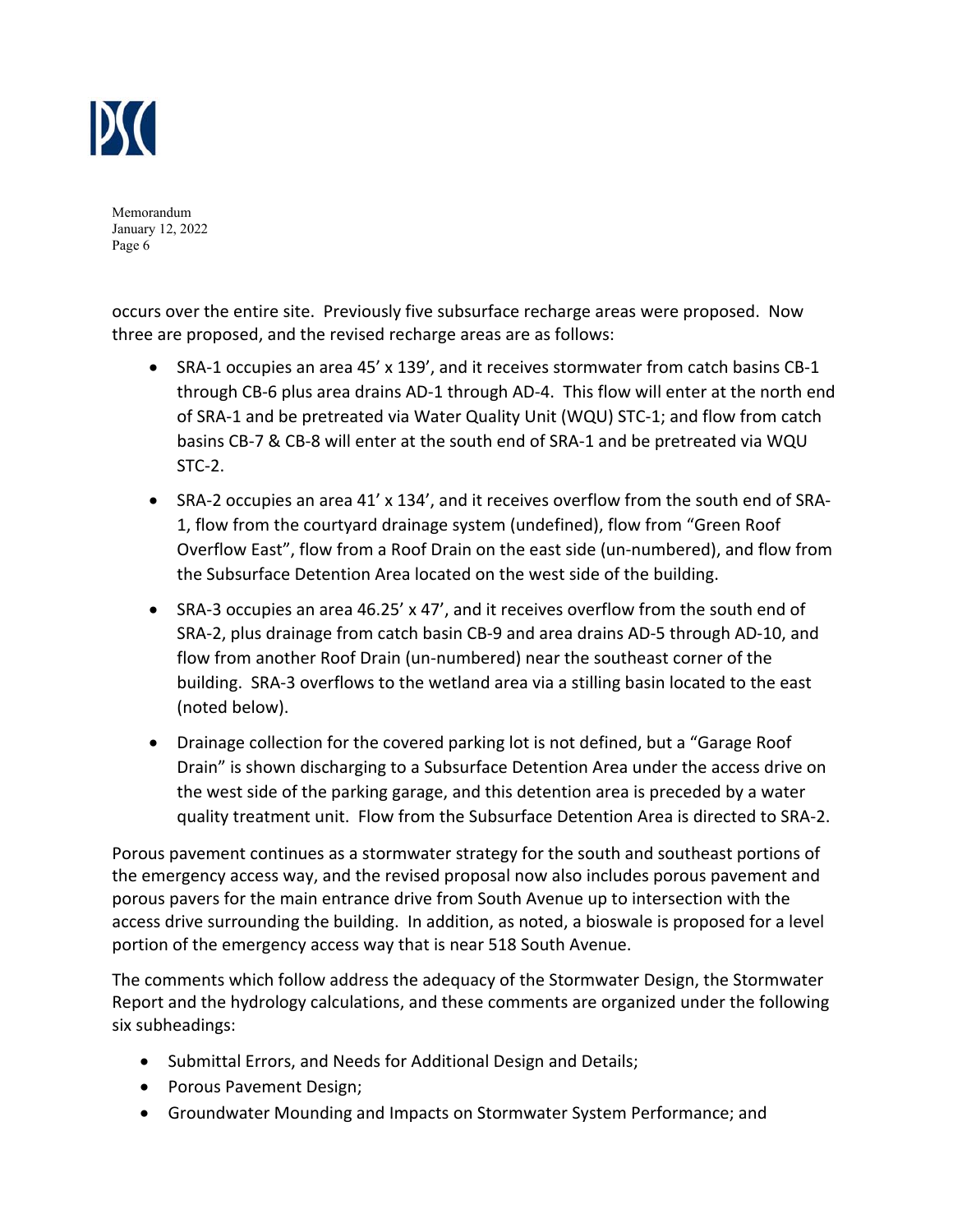

Construction Period controls and mitigation.

# Submittal Errors and Needs for Additional Design and Details

- 1. Provide a new sheet, or more detail on Sheet C‐18 to explain and illustrate how the green roof components will be connected – e.g., connections between trays filled with growth media and connections to the Watts GRD‐640 Green Roof Drain(s) to be located within "curb and parapet walls" lined with a waterproof membrane to contain green roof drainage overall. Confirm how many Watts roof drains will be provided for each of the five green roof areas, and generally show how flow from the Watts drains will be aggregated to flow to the two downflow pipe locations noted on Sheet C‐7, on the east and west building sides respectfully: The HydroCAD model indicates that 11 Watts drains are required for GR‐1, 3 drains for GR‐2, 7 drains for GR‐3, 4 drains for GR‐4, and 3 drains for GR‐5. Please confirm and show on a plan how these will be collected and directed to the final downflow pipes. Also, the green roof description in the Stormwater Management Report is incomplete ‐ it does not address flow that will be directed to the west side of the building.
- 2. We understand from a response to an earlier review that drag-in water and snow melt from the covered garage levels will be collected in garage floor drains; and that the floor drains will be directed to an Oil and Gas separator and then discharged to the sanitary sewer system for treatment at the on-site wastewater treatment facility. Please confirm if this is still the case and show the proposed location(s) of the proposed Oil and Gas separator(s) and how separators will be connected to the on‐site sewer system.
- 3. The setback of Subsurface Recharge Areas 1, 2 & 3 from the primary treated effluent disposal area is greater than the minimum 50‐feet recommended in the SWH for septic system absorption fields (as a comparable reference). However, the setbacks of Subsurface Recharge Areas 1 & 2 from the reserve effluent disposal area are only 34‐ feet and 38‐feet respectfully. Please defend the adequacy of the less than 50‐foot setback given the interaction between effluent disposal and stormwater recharge reported in the latest mounding analysis.
- 4. Because the three SRA facilities (stone bottom elevation, 219.5) will be constructed in fill soils on top of existing grades<sup>4</sup>, the Applicant needs to add specifications to the Site Plans to require the removal of top and sub‐soils below these systems and require the

<sup>4</sup> Existing Grades at the SRA facilities are as follows: at SRA-1 elevations vary from 219 to 224, at SRA-2 elevations vary from 218 to 220, and at SRA-3 elevations vary from 217 to 218.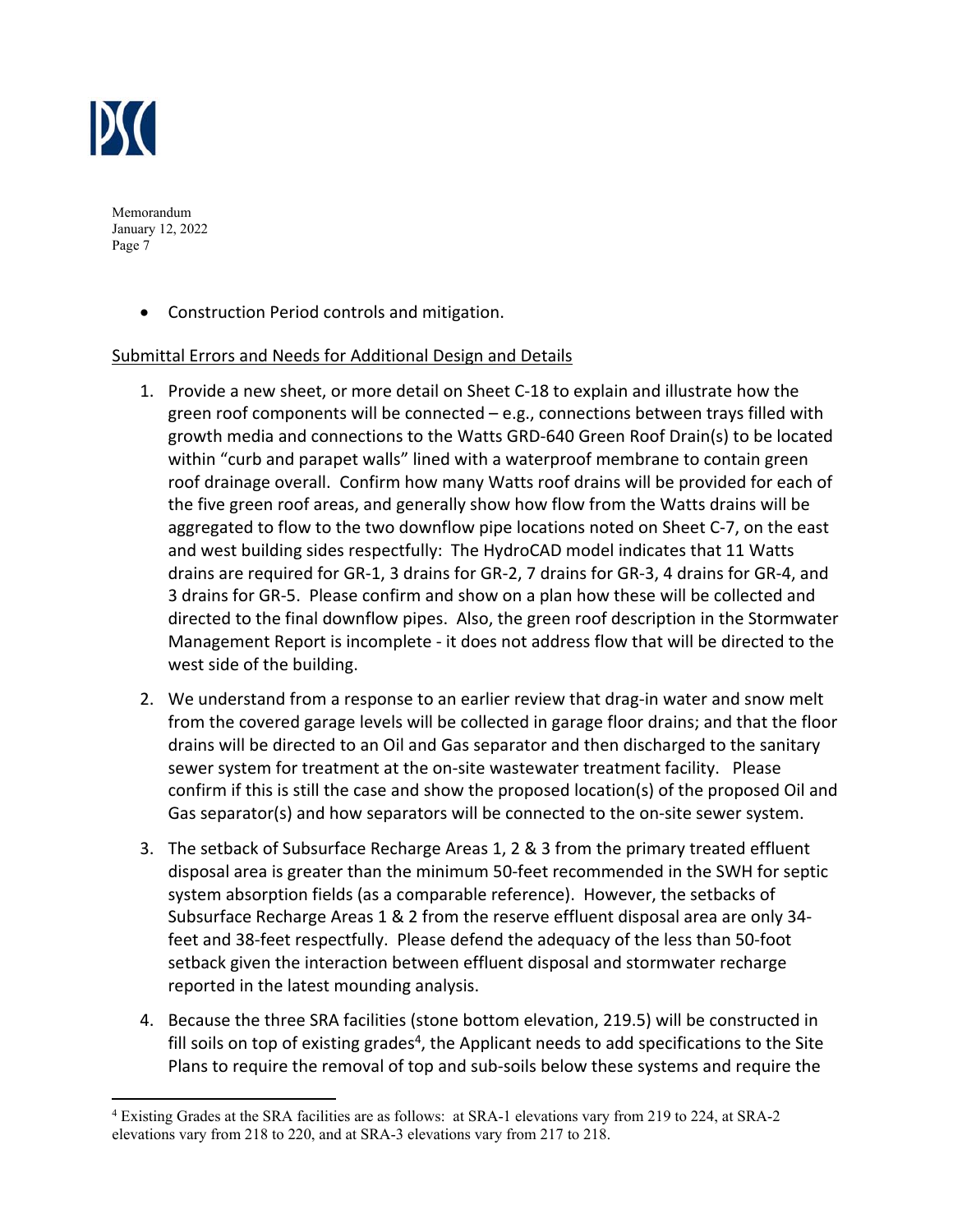

> use of Title‐5 sand for replacing unsuitable soils and for raising grades under the recharge systems and areas along the sides of the recharge systems.

- 5. There is a grading issue south of SRA-3: The top of stone at SRA-3 is elevation 224.6, and therefore the proposed rim elevation of AD‐6, only 30‐ft away, is also elevation 224.6. Please explain or reconcile grading in this area and show proposed finished grades at the south edge of SRA‐3.
- 6. For enhanced protection of the subsurface recharge areas, we recommend adding a note to the Grading & Drainage Plans, Sheets C‐6 & C‐7 that all Area Drains shall also be constructed as 4‐ft diameter, precast concrete catch basins as detailed on Sheet C‐12.
- 7. Provide identifying labels for the two un‐numbered roof drains, one connected to SRA‐2, and one connected to SRA‐3, and explain how much roof area each of these captures.
- 8. Check and revise the Conduit Table in Appendix G of the Stormwater Management Report regarding four discrepancies: The 12‐inch drain invert into DMH‐3 does not agree with the invert noted on Sheet C‐6 of the plans; AD‐3 and AD‐4 are noted in reverse order (AD‐3 should be the start node); STC‐2 and RCA‐1B are noted in reverse order (STC‐2 should be the start node); and the 12‐inch drain invert into DMH‐5 does not agree with the invert noted on Sheet C‐6 of the plans.
- 9. Provide a schematic or plan to describe the proposed courtyard drainage system, including pre‐treatment to be provided prior to storm flow discharge to SRA‐2.
- 10. Provide a cross‐section detail of the 12‐inch drain that discharges overflow from SRA‐3 into the Stilling Basin east of the proposed retaining wall. The cross‐section should illustrate this pipe from the point where it exits an un‐labeled overflow control structure (OCS), through the retaining wall (base elev. 217.5) and into the stilling basin at inv. elev. 217.0.
- 11. Provide details and cross-sections to clarify proposed construction of the Stilling Basin.
- 12. Provide information on the un‐labeled OCS noted in Comment 5. Call out an identifier for this OCS, and indicate the proposed pipe sizes and invert elevations, and any overflow control weir configurations and elevations.
- 13. We do not recommend inclusion of the proposed changes in the emergency access drive, where the originally proposed porous pavement drive of single width (20') is now proposed as a double‐barrel road with two paved lanes scaling as only 7.5‐ft wide each,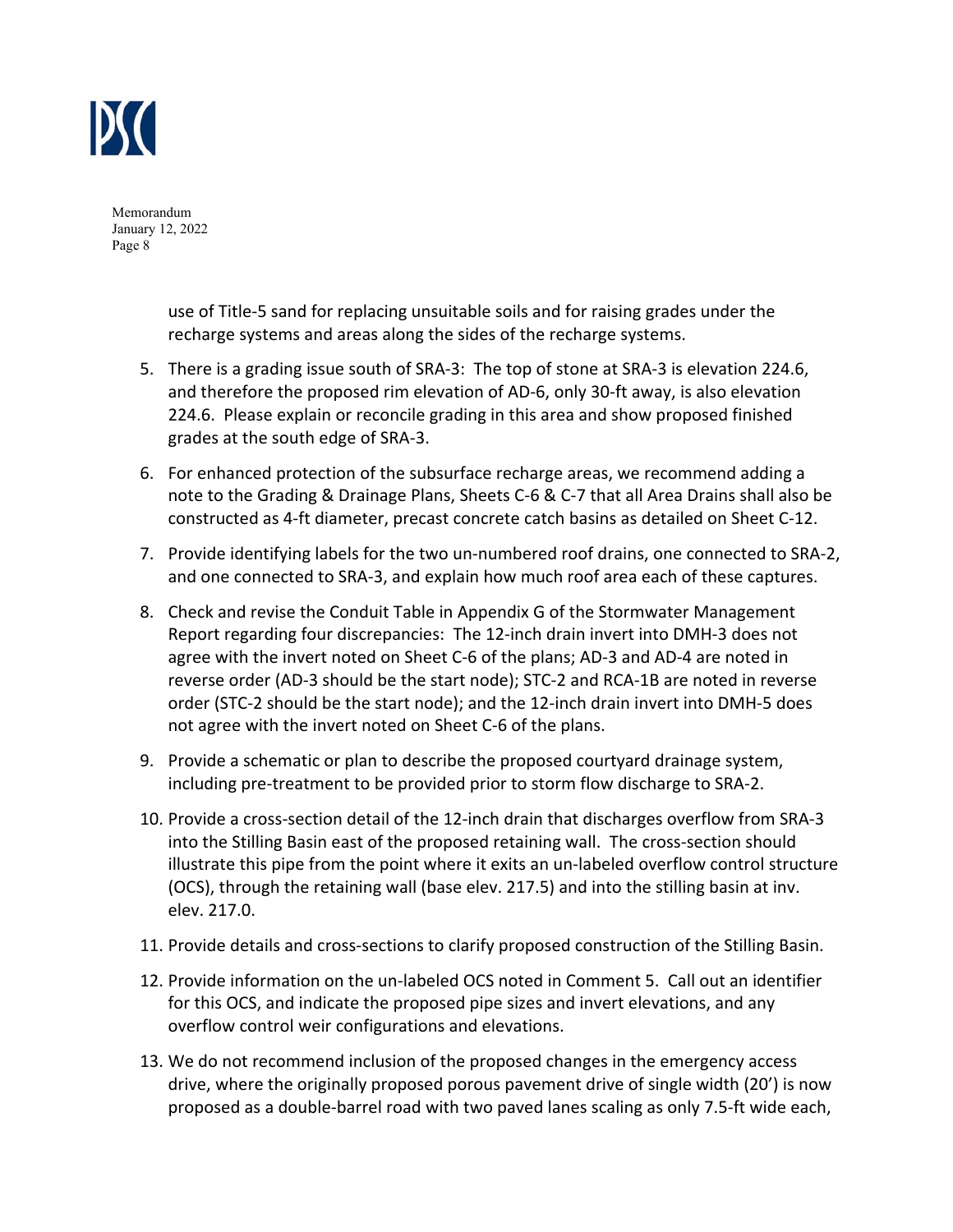

> with a 5‐ft wide grass median in sloped areas and 5‐ft wide rain garden / bioswale in the flat area. Some issues of concern include the following:

- a. In order to use the emergency access drive, large emergency vehicles will have to straddle the grass median and bioswale. The grass median could be reinforced to accept the vehicle load; however, the bioswale, which details (Sheet C‐18) show to be 6‐inches deep with an additional 6‐inch depth of soft soil/filter layer at the bottom, will not support vehicle loads. An emergency vehicle that fails to straddle the bioswale with a wheel(s) entering the bioswale will damage the bioswale, and of greatest concern – the vehicle is likely to become disabled precluding an effective response to the emergency and potentially injure the vehicle's occupants.
- b. The MA SWH provides requirements for rain gardens or bioswales that will infiltrate stormwater runoff. Rain gardens/bioswales receiving any storm flow (other than roof or yard runoff) must be preceded by adequate pre‐treatment, which is not provided in this case.
- c. Rain gardens require careful landscaping and maintenance for them to continue to function with the intended purpose of improving water quality and providing recharge. Procedures are provided in the O&M Plan, but rain gardens require extra attention and landscaping input, and they are often not property attended to by property owners.
- d. A rain garden located in a roadway medial would be subject to damage from winter snow plowing and de-icing treatments, and as noted, from vehicle damage when deviating from the paved surface with no curb controls.
- e. It is unclear from the plans if the rain garden is to contain plantings, and if such plantings would be appropriate for the proposed feature. The detail on Sheet C‐ 18 indicates planting with grass, however the Landscape Plan Sheet L1.06 indicates that this median area is proposed as a "gravel strip". Please clarify.
- f. In the unlikely case that other issues noted above could be resolved, the rain garden / bioswale should have an overflow drain set at the lowest road grade to prevent flooding of the emergency access drive, and this overflow would need to be directed toward the wetland to the east.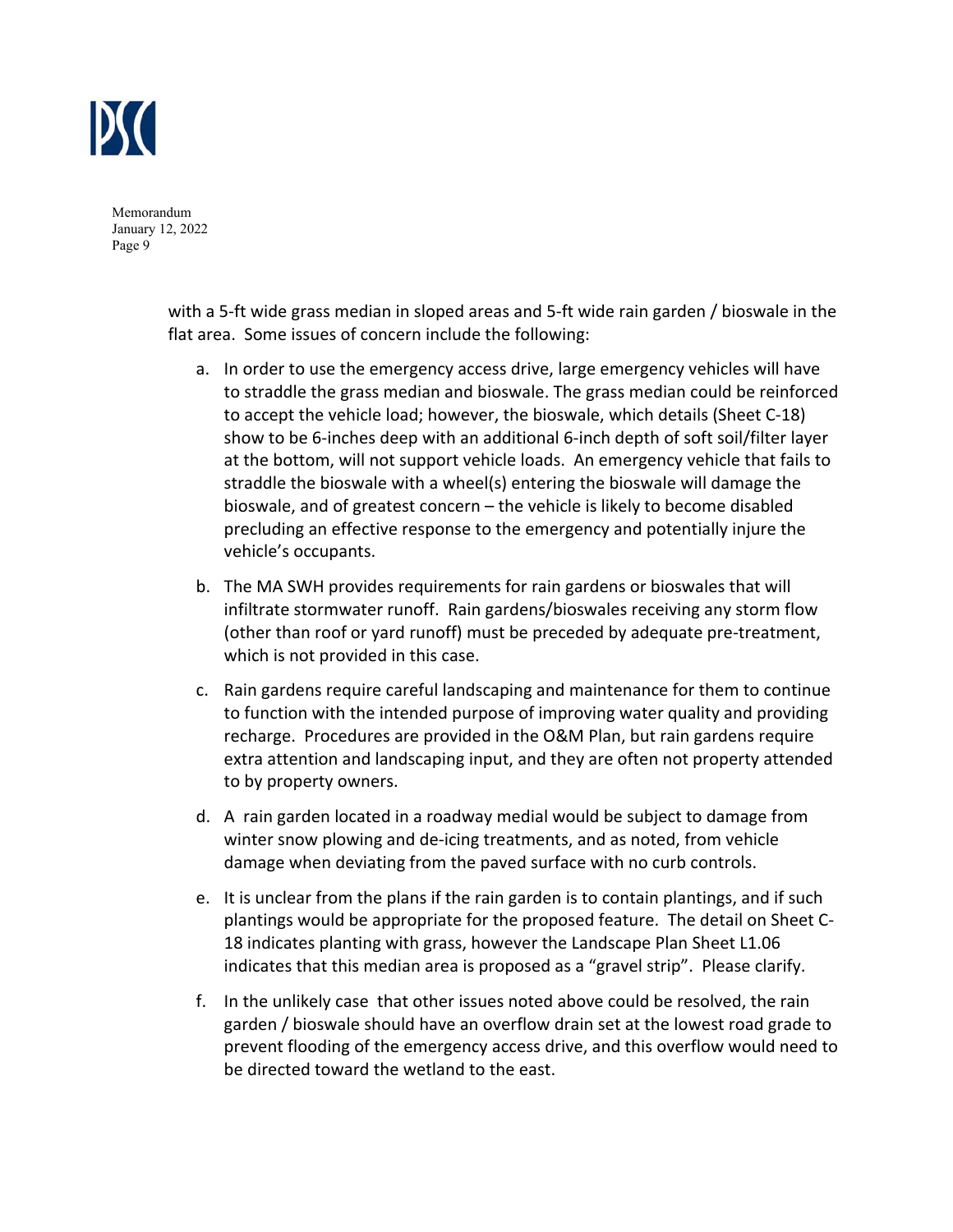

## Porous Pavement Design

- 14. Porous paving should not receive stormwater from other drainage areas (especially areas that are not fully stabilized). The yard area east of the porous pavement in the southeast corner of the Site should not drain to and run-on to the porous pavement as indicated, and yard drains should be included to prevent this flow.
- 15. The SWH<sup>5</sup> advises that porous pavement is "not appropriate for high traffic areas" and "*do not use porous pavement in areas of higher potential pollution loads, because stormwater cannot be pre‐treated prior to infiltration. Heavy winter sanding will clog joints and void spaces*." We strongly recommend against the use of porous pavement and pavers for the entrance road because these high traffic areas are subject to vehicle wear and tear and pollution, and during winter months, even if not applied to the driveway directly, sand will be tracked in from vehicular travel on adjacent roadways. Moreover, heavy and large delivery vans and moving trucks that enter and exit to serve the residents will cause excessive wear to the porous pavement, which is intended only for light duty applications.
- 16. There are eight (8) sloped porous pavement areas that are designed such that the storage bed bottoms are kept level to provide the same effective storage as would exist for a flat location. However, the detail for porous pavement shown on sheet C‐12 needs to be revised to provide material and/or means (other than the filter fabric shown) to prevent the migration of storm flow from an upgradient porous pavement zone to a downgradient porous pavement zone. Also, the HydroCAD model should be revised to provide a consistent primary overflow weir definition for all porous pavement zones. Several, but not all of the porous pavement "pond" zones have weir heights of 0.75' above base grade, and some have heights of 0.5,' and some zones have no weir at all. Please revise and/or explain.
- 17. Massachusetts' SWH specifies a 50‐foot setback for stormwater infiltration practices from Septic Effluent Disposal (in this case, the wastewater facility Effluent Disposal Area): The Applicant needs to review the location of porous pavement at the southeast corner of the Site, and reduce the placement of porous pavement within 25‐feet of the primary effluent disposal area, and 5‐feet from the reserve disposal area; or propose standard paving in these areas as was done in response to this question on a prior site layout. Ultimately, regardless of mounding analysis results the long-term design capacity of an effluent disposal area will be affected, and the long-term storage and

<sup>5</sup> See SWH vol.2, ch.2, page 120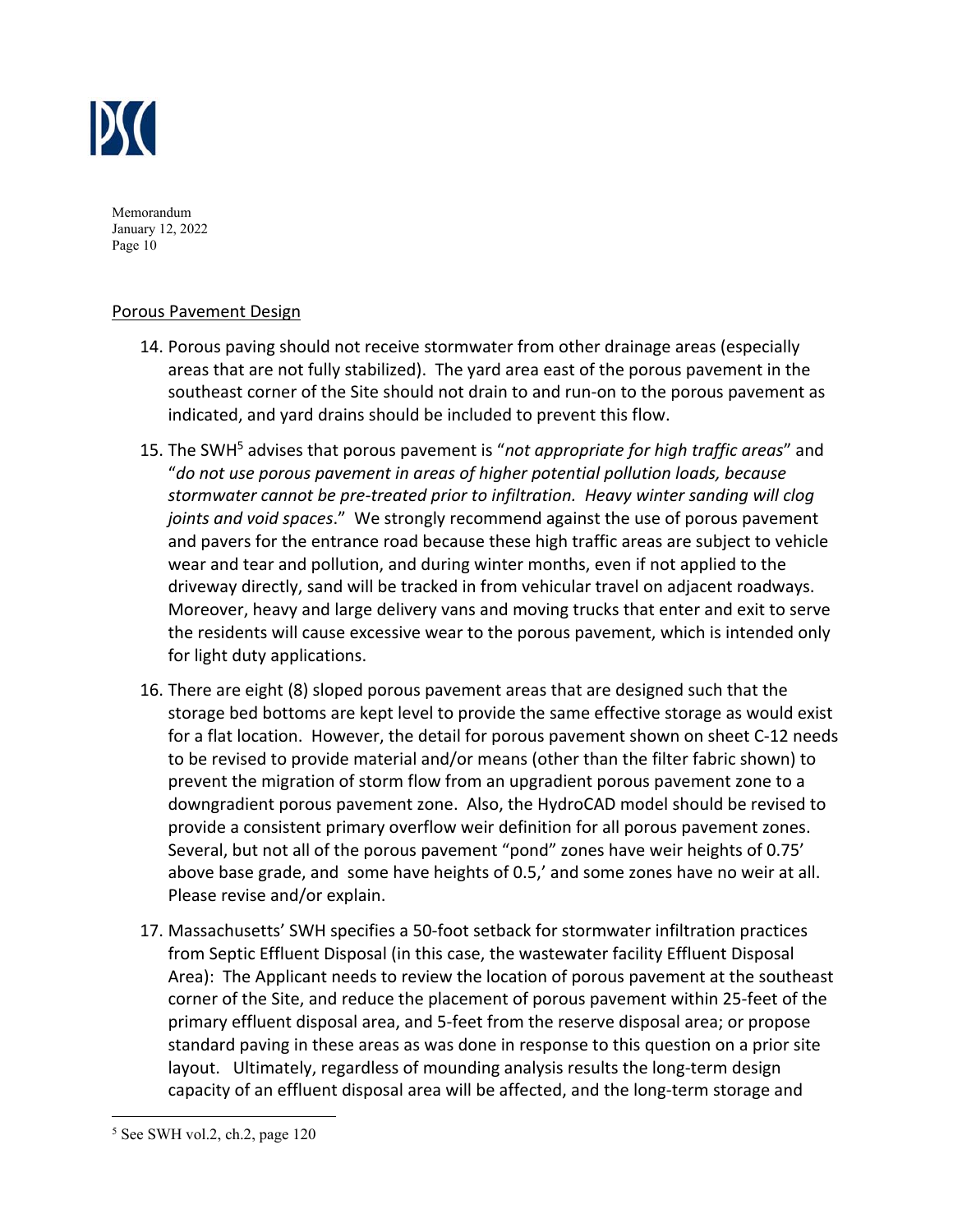

> recharge capacity of the porous pavement in such area will be reduced. Porous pavement is not the hydrological equivalent to natural soil structure with grass cover: Porous pavement is more transmissive, whereas natural / vegetated soils will retain stormwater better, and promote surface runoff when sloped. In our opinion, placement of porous pavement above or near an effluent disposal area is inappropriate and not good engineering practice.

## Groundwater Mounding and Impacts on Stormwater System Performance

Although review of wastewater design, including effluent disposal system design and the associated required hydrogeologic modeling are not part of PSC's scope of work for the Town, we have commented in our past reviews on the interaction of groundwater mounding (predicted by the Applicant's mound analysis model) with stormwater management system performance. Therefore, we offer the following comments, stormwater related, on the latest Groundwater Mounding Report, while also respectfully deferring to other experts employed by the Town (or abutters) for their detailed review of Site hydrogeology and groundwater mounding model submitted by the Applicant:

- 18. Results presented in the Groundwater Mounding Report (Figures 10 & 11) indicate that a ground water mound estimated using the more conservative model inputs, results in ground water rising above the recharge base of the three Subsurface Recharge Areas: A rise of between 6" and 24" at SRA‐1 and SRA‐2 respectfully, and a rise of between 18" and 36" at SRA‐3. Such mounded conditions would significantly reduce the recharge effectiveness, and the defeat the purpose of these systems to control peak flow and runoff volume (in fact, once a mounded condition reaches the base of an infiltration area, the rate of recharge is typically reduced by an order of magnitude). Given these findings, the Applicant should provide a detailed drawdown analysis for the three SRA facilities to show that these SRAs will fully drain within 72‐hours (per the SWH requirement) and that 4‐feet of separation from the residual water table will be restored. Also, see additional concerns noted in Comment 25 below.
- 19. Provide detailed cross-sections through the areas of stormwater and effluent disposal recharge. Provide at least two north‐south sections ‐ one through the stormwater recharge and one through the effluent disposal area with both of sections extending say 50-feet through the retaining walls that are north and south; and at least two east-west sections – one through SRA-2 and the effluent disposal area, including from the building foundation through the retaining wall and sloped area into the wetlands; and one through SRA‐3, including from the building foundation through the retaining wall and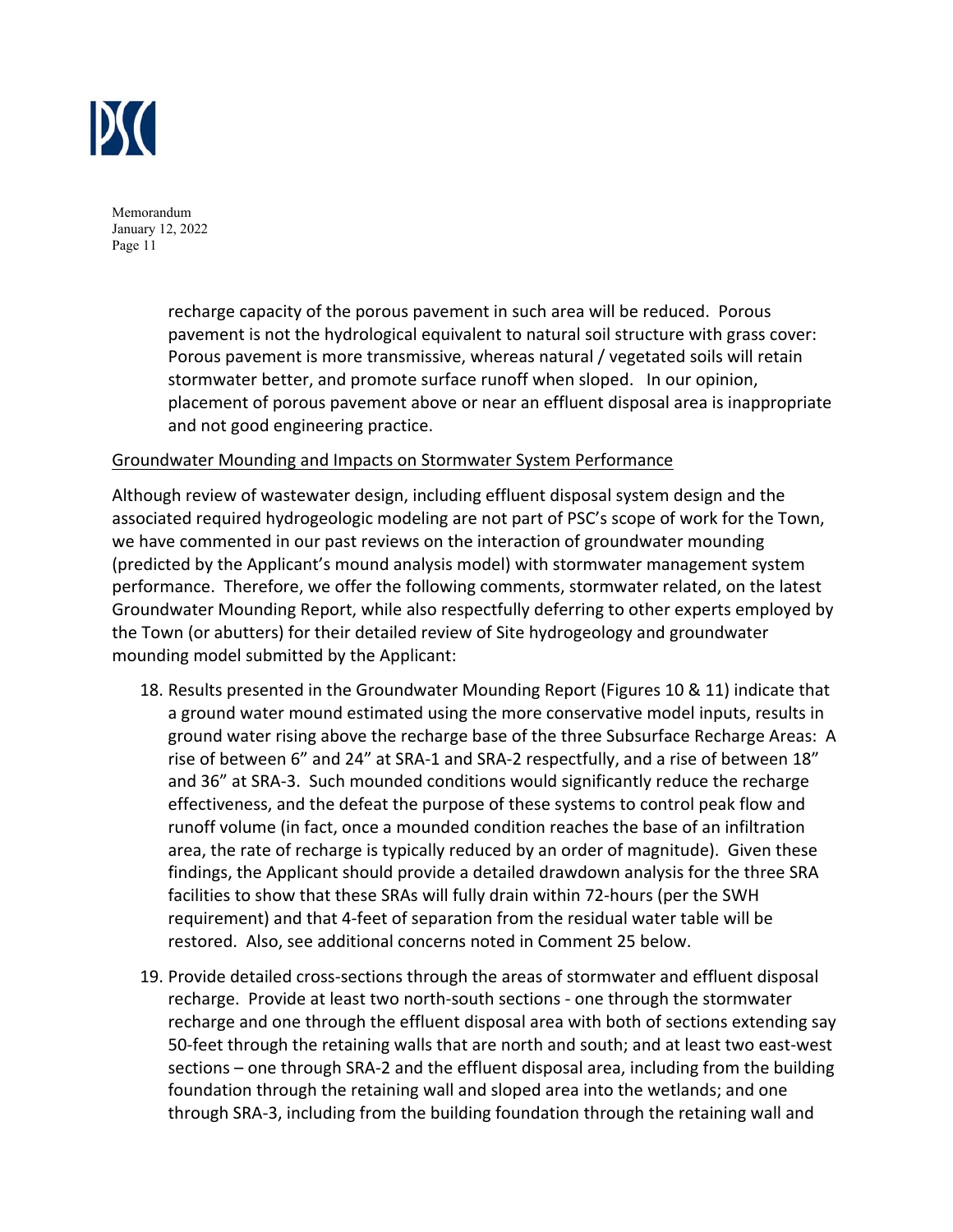

> the sloped area into the wetlands. These cross‐section views should depict all structures and final proposed surface grades, proposed stormwater and effluent disposal systems, proposed porous pavement strata, the retaining wall (exposed and buried sections), grades into the wetlands east of the wall, grades into abutting properties north and south, seasonal high groundwater levels, and mounded high groundwater levels.

- 20. The results presented in the Groundwater Mounding Report (Figure 11) indicate that a 2 ft. high groundwater mound will extend across the entirety of abutting properties at 534 and 546 South Avenue which if accurate is not acceptable. The Applicant should provide possible solutions for avoiding, minimizing or mitigating for the impact of a mounded water table on abutting properties.
- 21. Given that mound conditions noted in Comments 18 and 20 above were derived from an analysis that included a 10‐year, 24‐hour storm event, we recommend that these same analyses that utilized the more conservative inputs for treated effluent and annual precipitation, etc., be combined with a 100‐year, 24‐hour storm event to check for surface breakout conditions at the Site, at the wetland boundary, and at abutting properties.
- 22. The prior project submittals have indicated the proposed use of foundation drains. Please confirm that such drains are no longer being proposed. If proposed, please explain in detail and show the underdrains and the mechanism for recharging intercepted groundwater on the drawings.
- 23. The Groundwater Model Report should be revised to check for barrier effects of building foundations and proposed retaining walls in proximity to the three stormwater SRAs and the wastewater Soil Absorption System (SAS). In order to prevent breakout through the face of the proposed retaining walls near to the recharge areas, a poly barrier/sand wick system must be installed along the retained soil side of the walls to stop the horizontal spread of a ground water mound, and the retaining walls in combination with buildings will increase the height of mounding, and therefore such effects should be carefully reviewed. (See other concerns about retaining walls at Comment 66 below.)
- 24. The Groundwater Model Report should be revised to include topographic figures that combine predicted groundwater mound height with the modelled high ground‐ water elevations, to show resultant groundwater contours during a mounding event in comparison to proposed finished Site topography at and around the recharge zones. This will facilitate checking for possible points of surface break out of treated effluent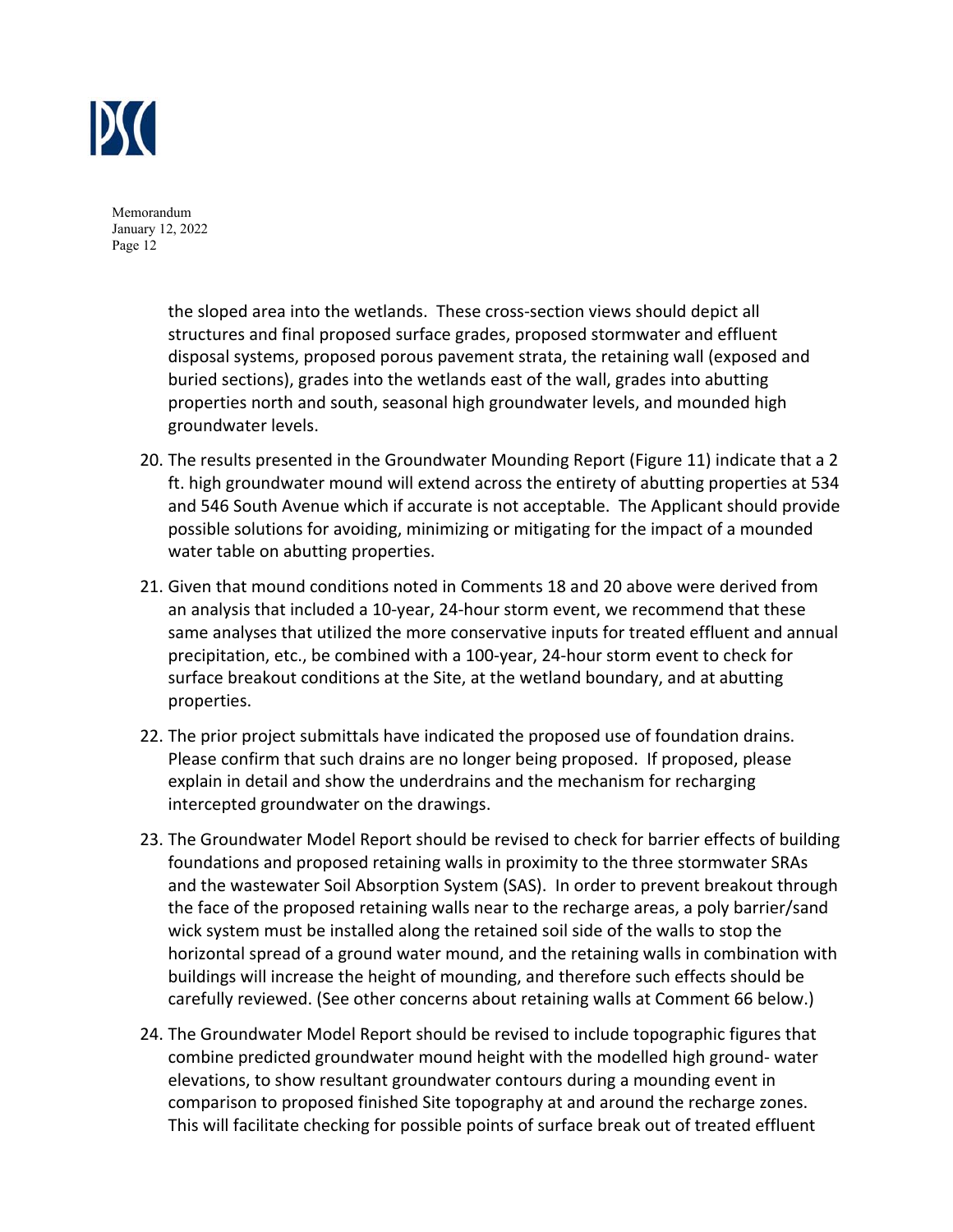

> and/or stormwater near abutting wetland areas and abutting private property. For example, informal overlay of mound report Figures 10 and 11 indicates that mounded groundwater break out will occur at the ground surface near wetland flag #6 and near wetland flag #11.

25. Related to our concerns noted in Comments 18 and 20 above, we have reviewed comments offered by the hydrogeology firm McDonald Morrissey Associates, LLC in their memo dated January 3, 2022, and we concur with the following excerpts (see last two paragraphs on page 4 their memo) regarding Site stormwater facilities design:

"Provided system schematics<sup>6</sup> state the following: "This system is designed for a *groundwater table below system invert. Engineer of record to verify that the design groundwater table is below invert of precast." This condition appears to be violated where mounded groundwater rises above the bottom of a proposed stormwater infiltration structure and compromises the intended (i.e., gravity‐drained) functionality of the device, as is being predicted by SHA's MODFLOW model during the 10‐year precipitation event scenario. Meanwhile, for the same event scenario, the HydroCAD model documented within the Tetra Tech Stormwater Report appears to suggest the proposed stormwater infiltration areas will continue to function free of groundwater*  interference (i.e., as if the groundwater mound remains well below the system bottom).

*These observations highlight a critical disconnect between the stormwater and groundwater mounding analyses and indicate additional information and/or analysis should be provided in order to demonstrate the proposed stormwater system will operate properly and in a manner consistent with how it is represented within applicable HydroCAD and MODFLOW models."* 

The Applicant needs to address this "disconnect" between the stormwater HydroCAD model and Modflow predicted mounding under the SRA areas. Mounded groundwater that comes in contact with the bottom of, or enters into the storage zones of the SRA recharge facilities will significantly reduce the performance of the SRA's during extreme

 $6$  Identified under "Notes to Reviewing Engineer" entries under schematics for Subsurface Recharge Areas #1, #2, and #3, Detail Sheet C-16 contained within the *Hanover Weston Comprehensive Permit Package*, dated November 22, 2021.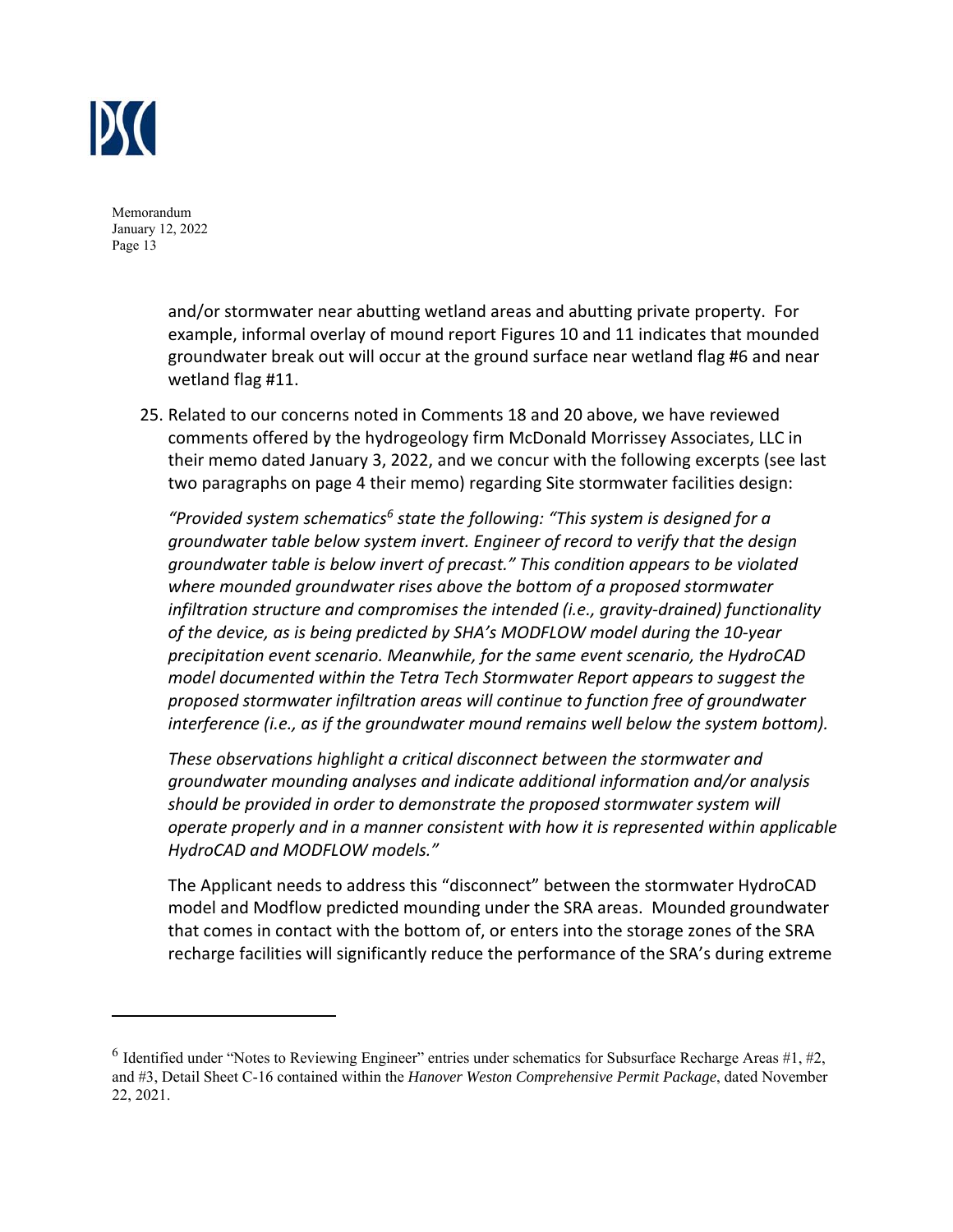

> storm events, and brings into question the predicted control of post‐development peak flow and volumes represented in the latest Stormwater Management Report.

#### Construction Period Precautions

See our comments under Stormwater Management Standard 8, below.

## **Massachusetts Stormwater Management Standards**:

This section of the review memo discusses project compliance with Massachusetts' ten Stormwater Management Standards. The Applicant's Stormwater Management Report includes an evaluation of compliance with the Stormwater Management Standards as presented in the Massachusetts Stormwater Handbook (SWH). Our view of the Project's compliance with Stormwater Management Standards are addressed for each standard below:

**Standard 1: No New Untreated Discharges or Erosion to Wetlands.** Compliance with this standard has been partially demonstrated. However, our concerns regarding construction period controls need to be addressed in order to be sure that uncontrolled releases or erosion potential does not exist, (see comments under Standard 8 below).

**Standard 2: Peak Rate Attenuation.** Compliance with this standard has been partially demonstrated in that the current design proposal complies with Standard 2 and the current post-development peak flows do not exceed the pre-development runoff rates. However, design changes could occur: Such as new infiltration facilities to replace proposed porous pavement or bioswale area; or further analysis of the detrimental interactions between the stormwater recharge facilities and predicted mounding could require re‐design of stormwater recharge facilities. Should there be design revisions, the HydroCAD model would have to be revised and reviewed to confirm compliance with Standard 2. Also, see Comments 18, 23 and 25 above.

**Standard 3: Stormwater Recharge**. The intent of Standard 3 is to ensure that the infiltration volume of precipitation into the ground under post-development conditions is at least as much as the infiltration volume under pre‐development conditions. Compliance with this standard has been generally demonstrated. However, the same compliance concerns apply to this standard as are noted above for compliance with Standard 2.

**Standard 4: Water Quality.** The Stormwater Report and design plans generally demonstrate that stormwater runoff from all paved areas will be collected and directed through adequate pre-treatment and contained infiltration, however we defer on issuing an opinion on full compliance with this Standard until the other issues noted above have been addressed.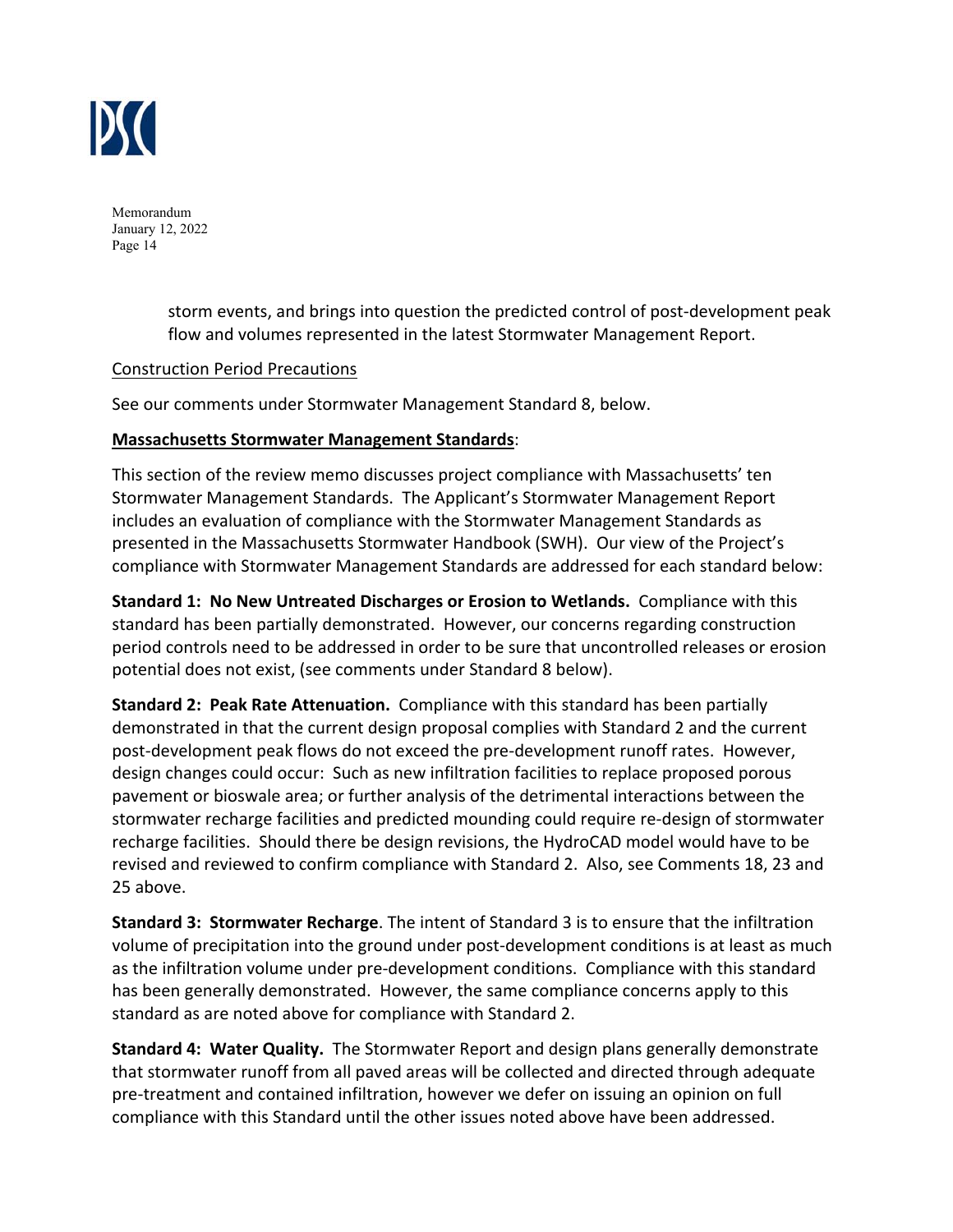

**Standard 5: Land Uses with Higher Potential Pollutant Loads (LUHPPLs).** The previous project qualified as a "Land Use with Higher Potential Pollutant Loads" (LUHPPL, per SWH V.1: C.1: p.14) because of a "*parking lot with high‐intensity‐uses (1000 vehicle trips per day or more)*"7; and this also qualified the Site as a "Hotspot" under the Weston Stormwater Regulations (SECR definitions Appendix A). However, the latest revised (downsized) project submittals indicate that there will no longer be 1,000 or more vehicle trips per day, therefore Standard 5 and the Weston Hotspot requirements do not apply.

**Standard 6: Critical Areas.** The Project Site does not fall within a Critical Area and compliance with this standard is not required.

**Standard 7: Redevelopment Project**. The Site is entirely altered and there is a substantial increase in impervious area, therefore the entire site development must be categorized as a new development, and full compliance with the Massachusetts Stormwater Policy is required (see SWH: V.1, C.1, item 2 under Standard 7, p. 23). Compliance per Standard 7 is not relevant.

**Standard 8: Construction Period Pollution Prevention and Erosion and Sedimentation Controls**: The Applicant has provided plans and instructions for control of erosion and sedimentation in the Site Development Plans (see sheets C‐10, C‐11 and C‐17), and a draft set Stormwater Pollution Prevention Plans are included in Appendix H of the Stormwater Management Report (to later be included with a prepared SWPPP). However, we have recommendations regarding the submittals on construction period erosion control, as follows:

- 26. Provide supplemental plan(s) and narrative to explain the proposed sequence of work to manage stormwater during the Site construction. Provide details and narrative to explain how stormwater will be directed and maintained within the Site disturbance limits during construction, for example through sequenced placement of temporary diversion swales, temporary sediment traps/basins, etc. Keeping stormwater as close as possible to the source of generation is the preferred approach and allowing Site stormwater to accumulate at one collection point is not preferred.
- 27. Modify the note that calls for stabilizing any new exposed slope areas with erosion control matting as soon as the grading is completed to add that it will preferrable for the erosion control matting to include mulch, grass seed and fertilizer, and be organic so as to degrade over time without removal.
- 28. Update Sheet C‐10 and an appropriate SWPPP plan (stormwater report Appendix H) to specifically identify each of the various catch basins and BMPs, and add a note on these

<sup>&</sup>lt;sup>7</sup> See Vanasse Associates traffic impact report for the project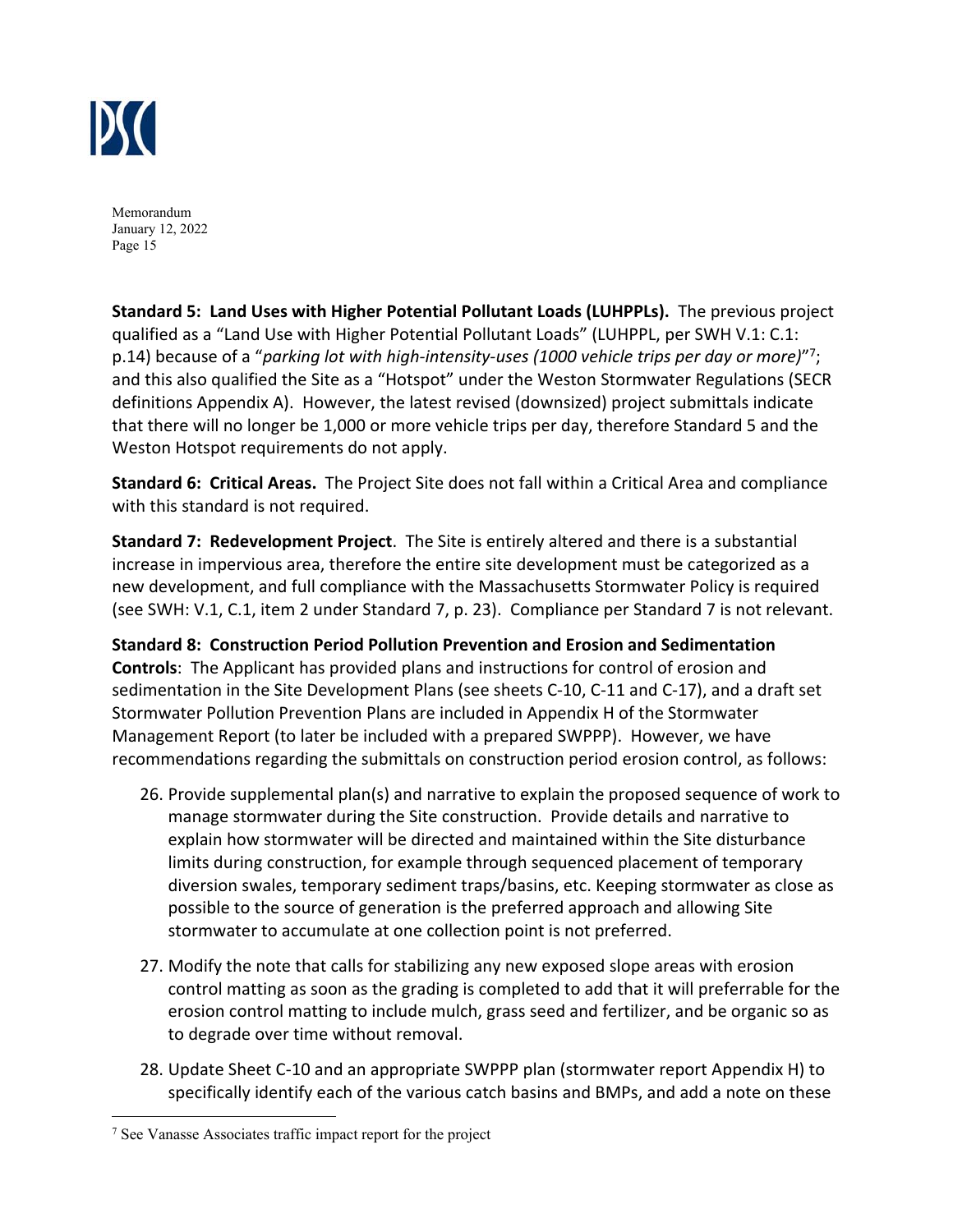

> plans to call for installation of silt sacks at each catch basin that could receive drainage during the construction period, including any catch basins that may be located downgradient of entrances to the Site within South Avenue;

- 29. Two locations of construction vehicle Site access, via a Stabilized Construction Entrance, are noted on the Sheet C‐10 and the draft SWPPP plans. These should be segregated and clearly marked as either "entry or exit only." There is no need to clean vehicles that enter, and vehicles entering an exit zone will degrade the exit zone by compaction. Add a note to Sheet C‐10 to require the contractor to establish designated separate entry and exit points at the site for installation of the stabilized construction vehicle zones and require that the Site exit must employ the Tire Wash Practice as detailed on Sheet ESC‐ 11 (stormwater report Appendix H SWPPP plans).
- 30. We recommend adding a note to the construction stabilization exit zone that reads "Monitor and maintain the 'Stabilized Construction Entrance / Tire Wash zone' to ensure that this zone is cleaned and functioning correctly to prevent tracking of sediment by construction vehicles that exit the Site".
- 31. The draft SWPPP erosion control plans (Appendix H) should include the following additional procedural notes to help ensure that the Project contractor is informed of procedures that will be important to the Town and its Conservation Commission, and so that construction activity minimizes erosion and associated impacts:
	- a. Prior to any alteration of the site, an on-site meeting between the owner's representative, the construction supervisor, and the Conservation Agent shall occur. The Owner and the Agent may invite other individuals needed. Similar meetings will occur once erosion control measures are in place and thereafter on a monthly basis unless otherwise agreed to by all parties.
	- b. The inspection of erosion control devices adjacent to the buffer zones will be done by the Applicant's Engineer and once determined to be accurate the Engineer will send a letter to the Conservation Commission attesting to accuracy and describing any potential changes.
	- c. The plan needs to state how often the Project Construction Supervisor will inspect the Site and the erosion controls. Also, the owner shall submit any changes to sequence or timing of construction or inspections to with the Commission prior to implementation.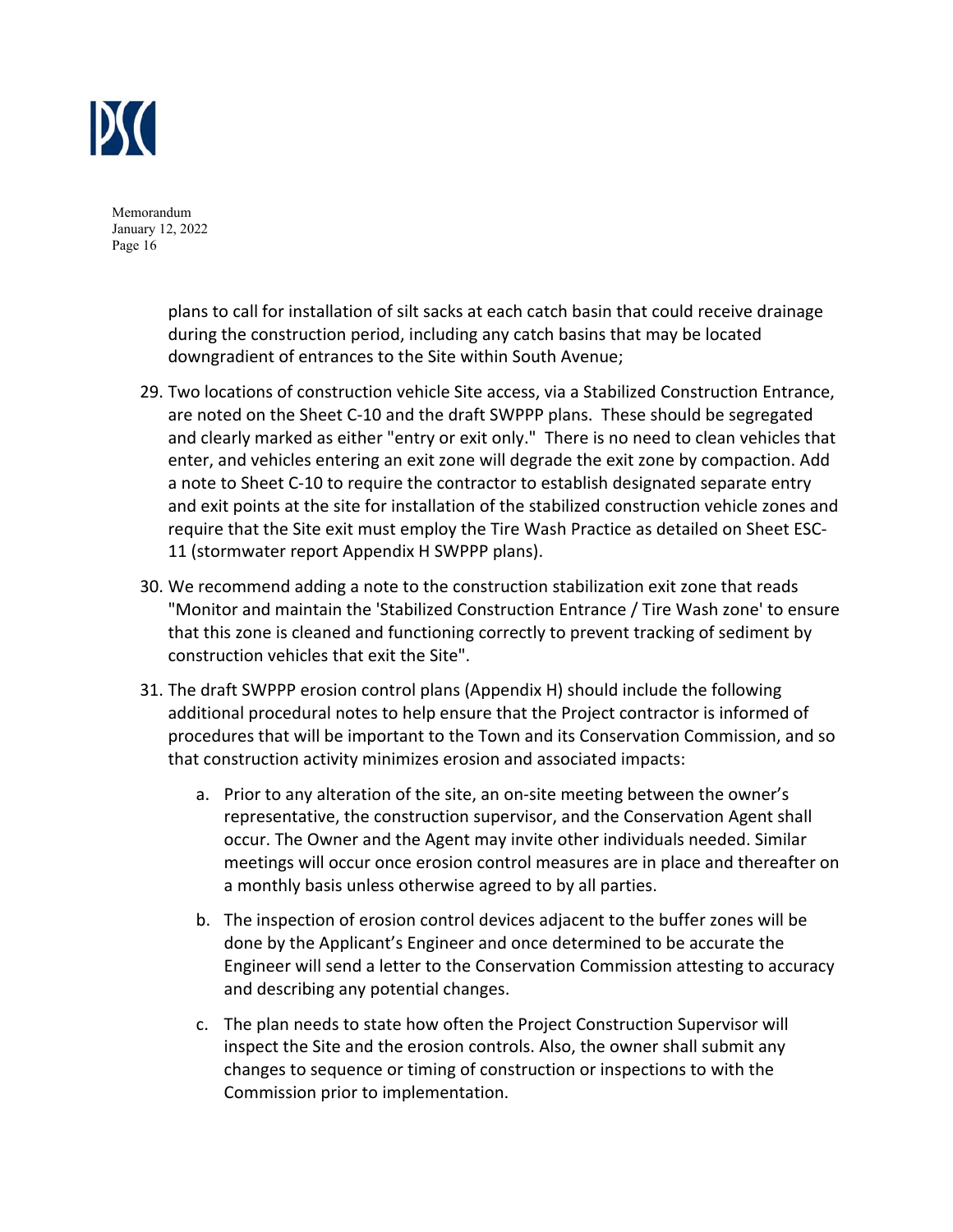

- d. To keep unauthorized grading machine traffic to a minimum, install a four‐foot high, high‐visibility limit‐of‐work (LOW) fence to enclose the work site and any non‐active work areas.
- e. Catch basins (on Site and South Avenue) shall be covered until all surfaces in the watershed of the catch basin are stable and the stormwater management areas are fully constructed. If catch basins are required to be operational, these shall be protected by silt sacks as detailed on the plans, and these shall be checked weekly and following any storm event and cleaned if more than 1⁄4 full.
- f. Stormwater must be managed in the work area and not allowed to impact erosion control devices, nor be discharged outside of the Site work area.
- g. All grades or bare soil within the buffer zone, and any slopes or areas potentially draining near to a proposed infiltration practice or off site must be stabilized within 48 hours, and no discharge of sediment is to leave the Site.

The Stormwater Management Report correctly states that the Project will result in the disturbance of greater than one (1) acre of land and requires coverage under the U.S. EPA National Pollutant Discharge Elimination System (NPDES) General Permit for Stormwater Discharges from Construction Activities (CGP). The Applicant has indicated that prior to commencement of earth disturbing activities, a project‐specific Storm Water Pollution Prevention Plan (SWPPP) will be prepared, and a Notice of Intent will be submitted to the EPA. However, as noted in comment 32 below, a SWPPP must be submitted along with a signed copy of EPA's NOI and approval letter as part of a Town of Weston Stormwater Management Permit (SWP) application. The Town's Stormwater & Erosion Control Regulations (SECR) allow a SWPPP that meets requirements of the NPDES General Permit to be equivalent to the Erosion and Sediment Control Plan that is required as part of their SWP application. Therefore:

32. We recommend that the Applicant prepare a SWPPP now and submit it with a completed SWP as required by the Town's Stormwater & Erosion Control Regulations. The SWPPP is a document that can always be updated in the future should contractor means and methods change from those proposed by the engineer.

The Applicant has also indicated in the Checklist for Stormwater Report that a Construction Period Pollution Prevention and Erosion and Sedimentation Control has not been included in the Stormwater Report but will be submitted before land disturbance begins. However, because of the Towns SECR noted above, we have recommended this be addressed now (see Comment 32 above).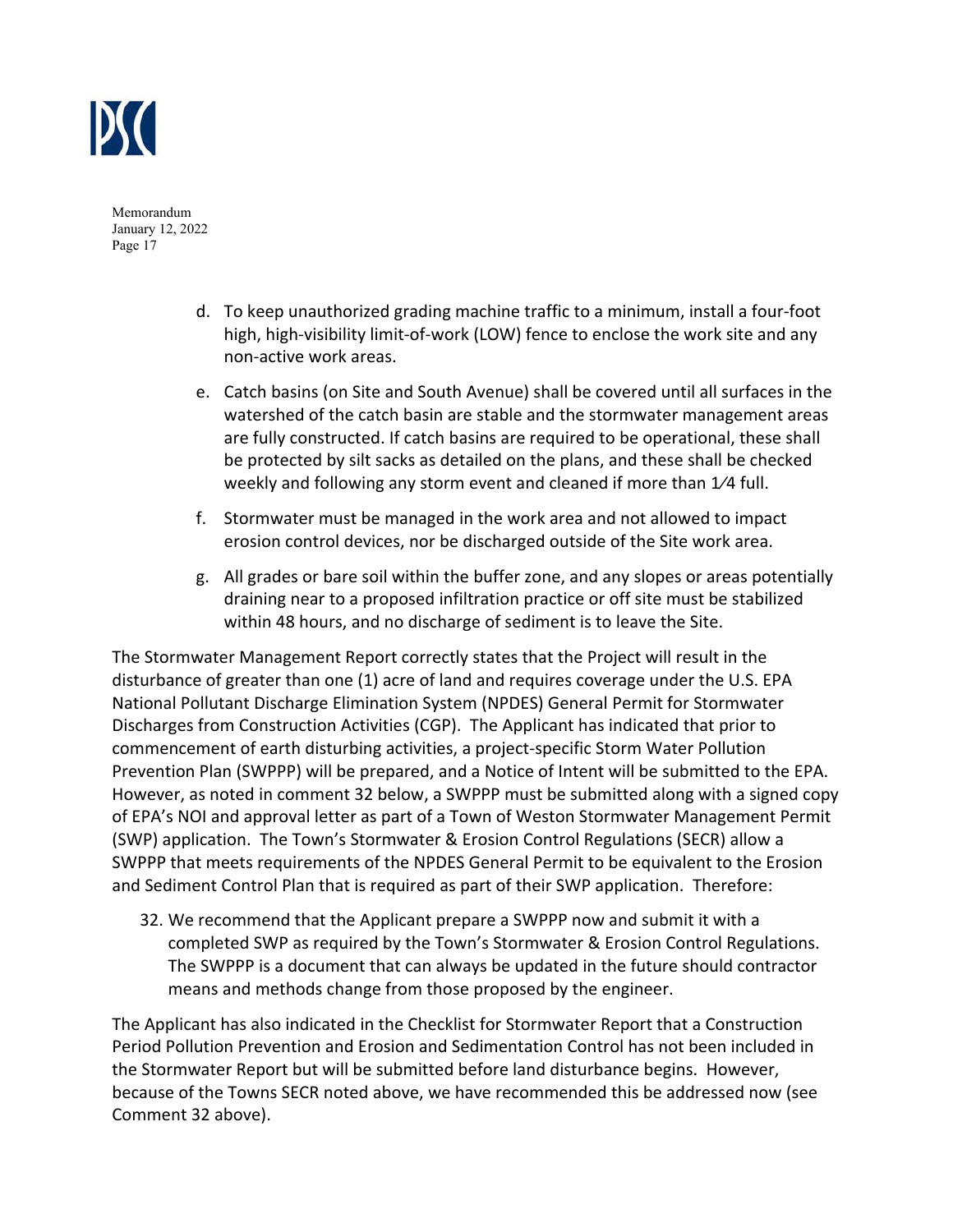

**Standard 9: Operation and Maintenance Plan**. A long‐term Pollution Prevention and Stormwater Operation and Maintenance Plan (O&M) has been submitted as part of the Stormwater Management Report (Appendix F). This plan needs to be amended as follows:

33. The O&M Plan should include a snow storage plan<sup>8</sup> to show operators where snow storage should occur during winter storms. In addition, the Applicant should submit calculations that document the amount of snow accumulation that will be gathered during a typical snowstorm event from paved areas, and the amount of plowed snow storage that will be provided by the recommended snow storage zones.

**Standard 10: Prohibition of Illicit Discharges.** An Illicit Discharge Compliance Statement has been submitted, and this Standard has been met.

# **Status of the Proposed Project per Town Stormwater Rules**:

As noted in the first part of this letter, this peer review checks project compliance Weston's Stormwater and Erosion Control By‐Law, and with applicable drainage / stormwater provisions of Weston's Site Plan and Land Subdivision Rules and Regulations as typically referenced during local Site Plan or Special Permit approvals. Town stormwater requirements will be applicable unless waived by the Weston ZBA or by a Commonwealth authority (e.g., HAC). See comments below.

# Weston Stormwater Regulations (SECR):

The Applicant's submittal does not include an evaluation of compliance with the Weston Stormwater Management Rules and Regulations. In our review, we have found several points of non‐compliance with Weston SECR and an associated need for Applicant Response.

- 34. The Applicant may need to file for a Major Permit per Section IV.2, and a Major Stormwater Management Permit application needs to meet the requirements stated in the Town's 2‐page application checklist. In reviewing the requirements of this, we find that the Applicant's existing submittals will probably meet all submittal requirements except for the following deficiencies:
	- a. "*Locations of all existing bodies of water*": The Applicant needs to show the intermittent stream in its entirety past the last intermittent stream flag shown (near wetland flag 1) to a point parallel to the southern extent of the Project Site.

<sup>&</sup>lt;sup>8</sup> We note that a Snow Storage Plan has been provided with the Landscape Architect's plans. This plan information could be replicated on the O&M Site Plan, as long as supporting calculations are provided to justify the sizes of the snow storage zones.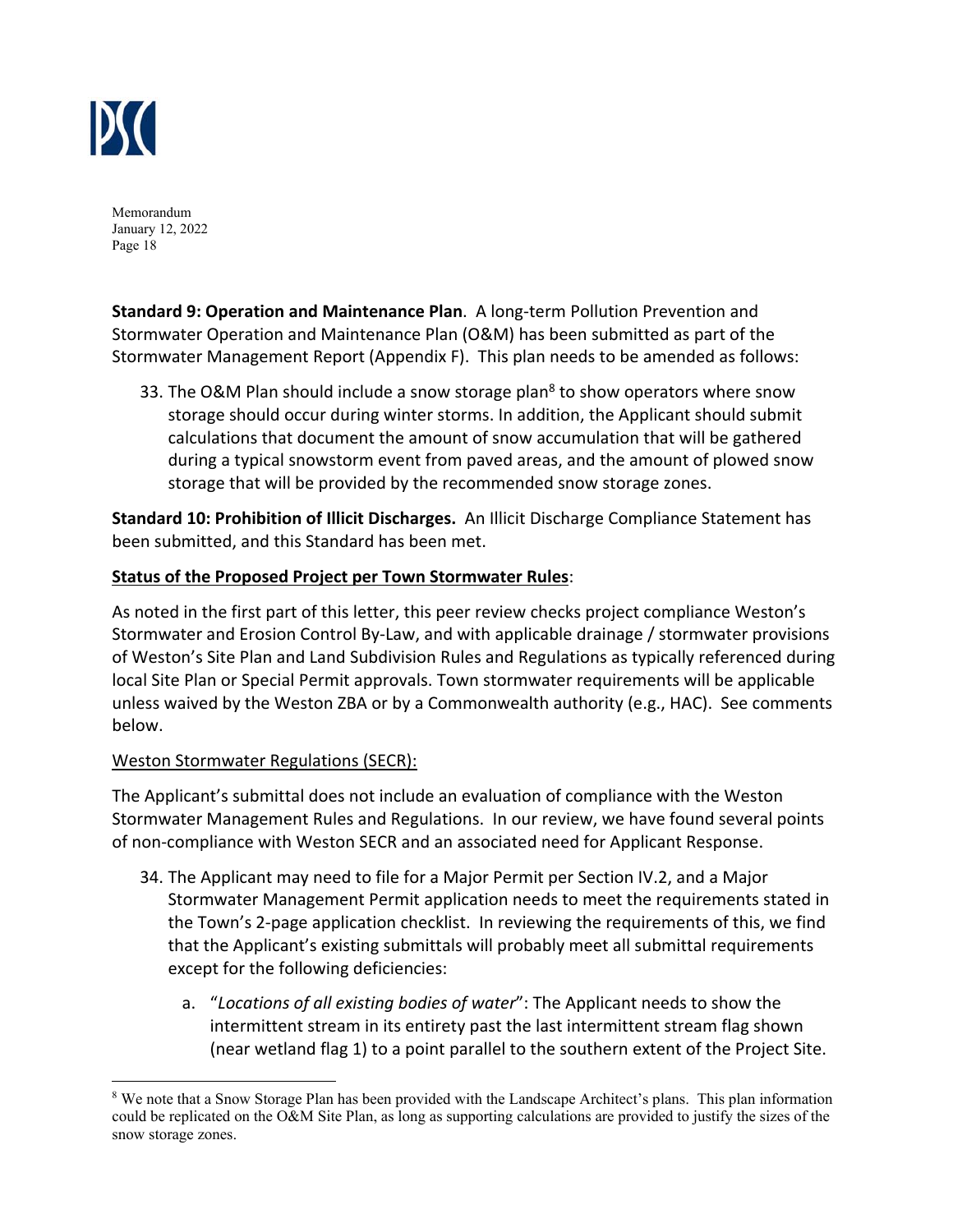

> Currently the intermittent stream is only partially shown on the Site Plans (for example, see Sheets C‐1, C‐3 and C‐7).

- b. "*Show the foundation drain. Foundation drain is not to be connected to an infiltration system for stormwater*": See Comment 22.
- c. "*An Erosion and Sediment Control Report shall be prepared in conformance with the Design Standards contained in Section 7.B*." See Comment 32.
- 35. The Applicant's submittals meet the Design Standards stated in Section 6.0 of the Towns SECR regulations, except for the following:
	- a. SECR Section 6.A.2.e. "Non-typical curve numbers (CN) will be as follows":
		- i. *CN 80 must be used for porous pavement* ‐ the Applicant has used 98 per the Massachusetts SWH and this would need to be discussed with the Town Stormwater Permitting Authority.
		- ii. "*The curve numbers that are applicable for Woods in Poor Condition….shall be used for new landscaped areas, based on the applicable Hydrologic Soil Group*…": In the Applicant's case, it appears that the CN value of 45 would be required for new landscaped areas and the HydroCAD model should be revised accordingly (the Stormwater Management Report lists a CN value of 39 for landscaped areas).
	- b. SECR Section 6.A.2.ii.c. "*Unsuitable material is to be removed and replaced with suitable granular material for a distance of 2‐ft. horizontally in all directions from the infiltration system; at a minimum, the A and B horizons shall be removed. The excavation for the infiltration system is to extend into the C‐layer a minimum of 6‐ inches.*" See Comment 4 above.
	- c. SECR Section 6.A.2.ii.f. "*Foundation drains will not be allowed to connect to infiltration systems that were designed for stormwater*." See Comment 22. It is not clear of foundation drains are still proposed (Applicant should clarify).
	- d. SECR Section 6.A.2.ii.g. "*A cleanout with a sump or other structure with a minimum 2‐ft. sump will be installed before all new infiltration systems*." The purpose of this requirement is to provide basic pretreatment and maintenance access prior to subsurface recharge facilities. The proposed designs of SRA‐1, SRA‐ 2, and SRA‐3 provide for adequate pretreatment of stormflow from the pavement and most yard areas. However, the Applicant should confirm that pretreatment is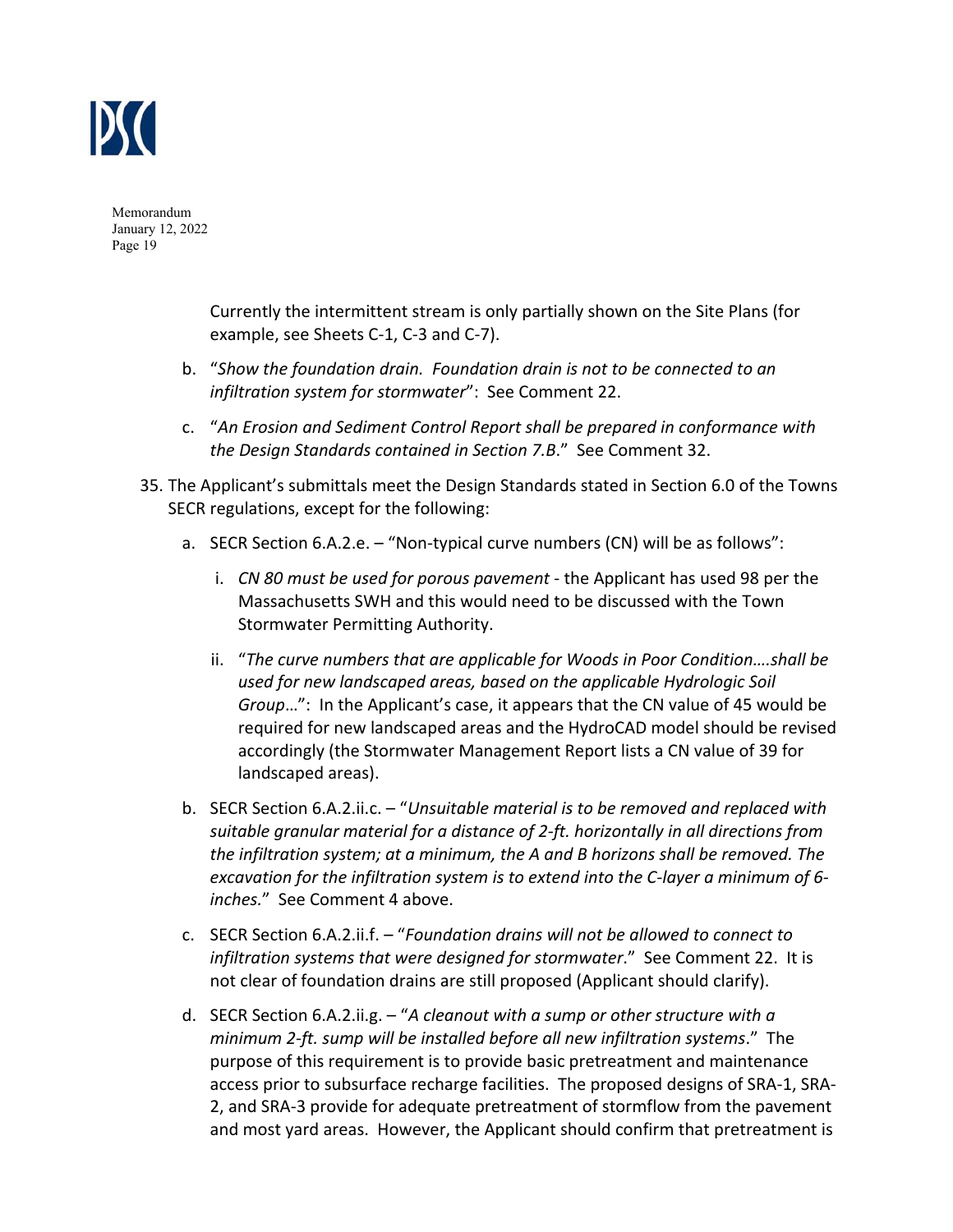

> provided for the following three areas of stormflow: Flow from the 12‐inch yard drain from the courtyard that discharges to a manhole between SRA‐1 and SRA‐2; and flow from the two roof drains that flow to SRA‐2 and SRA‐3 respectfully – for these roof drains, we recommend installing some form of pre‐screening manhole to prevent wind‐blown debris and sediment that collects on the flat roof areas from entering the subsurface chambers.

- e. SECR Section 6.B. "*Approval of an Erosion and Sediment Control Plan by the SWPA is required prior to any site altering activity*." See Comment 32.
- 36. SECR Section 7 Inspections ‐ The Applicant's project plans need to include notes that refer to the inspection requirements listed in SECR Section 7. Refer to the following:
	- a. Pre‐Construction Meetings (7.A.1),
	- b. Notice of Construction Commencement (7.A.2),
	- c. A copy of the approved and signed plans and permits for a SMP shall be kept on the construction site at all times (7.A.3),
	- d. The SWPA or its designee shall be granted the right to enter the property at reasonable times and in a reasonable manner for the purpose of inspection. The SWPA, its agents, officers, and employees shall have authority to enter upon privately owned land for the purpose of performing their duties under this Regulation and may make or cause to be made such examinations, surveys, or sampling as the SWPA deems necessary, subject to the constitutions and laws of the United States and the Commonwealth.
- 37. SECR Section 8 Construction Inspections ‐ The Applicant's project plans need to include notes that refer to Section 8 construction inspections requirements, as they are restated from Section 8, below:

*"The SWPA may require the submission of periodic inspections and reporting by the Applicant as dictated by site conditions.* 

*The SWPA may inspect the project site at the following stages, at a minimum:* 

*1. Initial Site Inspection of erosion and sedimentation controls prior to any land disturbance to assess overall effectiveness and functioning to protect resources.*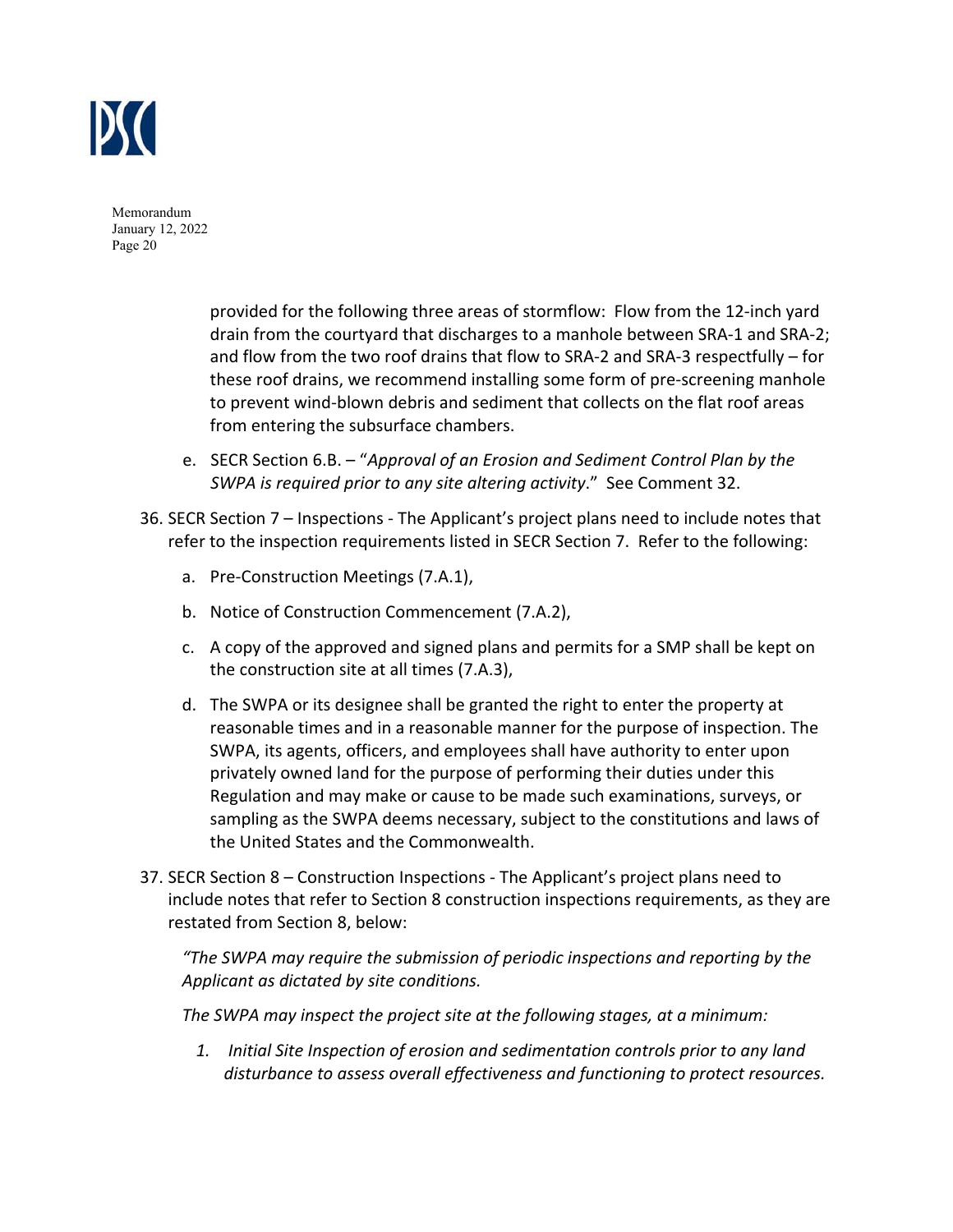

- *2. Stormwater Management System Excavation Inspection: An inspection will be made of the excavation of the stormwater management system to ensure depth to ground water and presence of approved soil type.*
- *3. Stormwater Management System Inspection: An inspection will be made of the completed stormwater management system, prior to backfilling of any underground drainage or stormwater conveyance structures.*
- *4. Final Inspection* 
	- *i. After the stormwater management system has been constructed, all applicants are required to submit actual "as‐built" plans of any stormwater management facilities or practices after final construction is completed. As‐ built plans must be submitted both in hard copy and electronically as either AutoCAD drawings or PDF documents.*
	- *ii. The SWPA shall inspect the system to confirm its "as‐built" features. If the inspector finds the system to be adequate, he/she shall so report to the SWPA which will issue a Certificate of Completion.*
- *5. Notes indicating the required inspections are to be added to the Site Plan(s)."*

# Planning Board Rules and Regulations as Applicable for Stormwater (PBRR):

The Applicant's submittals do not include an evaluation of compliance with Weston Planning Board Rules and Regulations regarding stormwater and drainage. For drainage and stormwater, the applicable sections of the PBRR are ARTICLE IV. DESIGN STANDARDS, Section 4.19 Drainage; ARTICLE V. CONSTRUCTION STANDARDS, Section 5.09 Drains, Catch Basins, etc. In our review of the foregoing sections, we have found that the Applicant's submittals would be in compliance, except for lack of compliance with the following:

38. The Applicant should address the following requirement of PBRR Section 5.09: "*Drains shall be at least 12 inches in diameter and shall be of good quality reinforced concrete. A minimum of 3 feet of cover will be required over all pipes.* 

## Town of Weston Rules and Regulations for Site Plan Approval

The Applicant's submittals do not include an evaluation of compliance with Weston's Rules and Regulations for Site Plan Approval regarding stormwater and drainage issues. Our review of the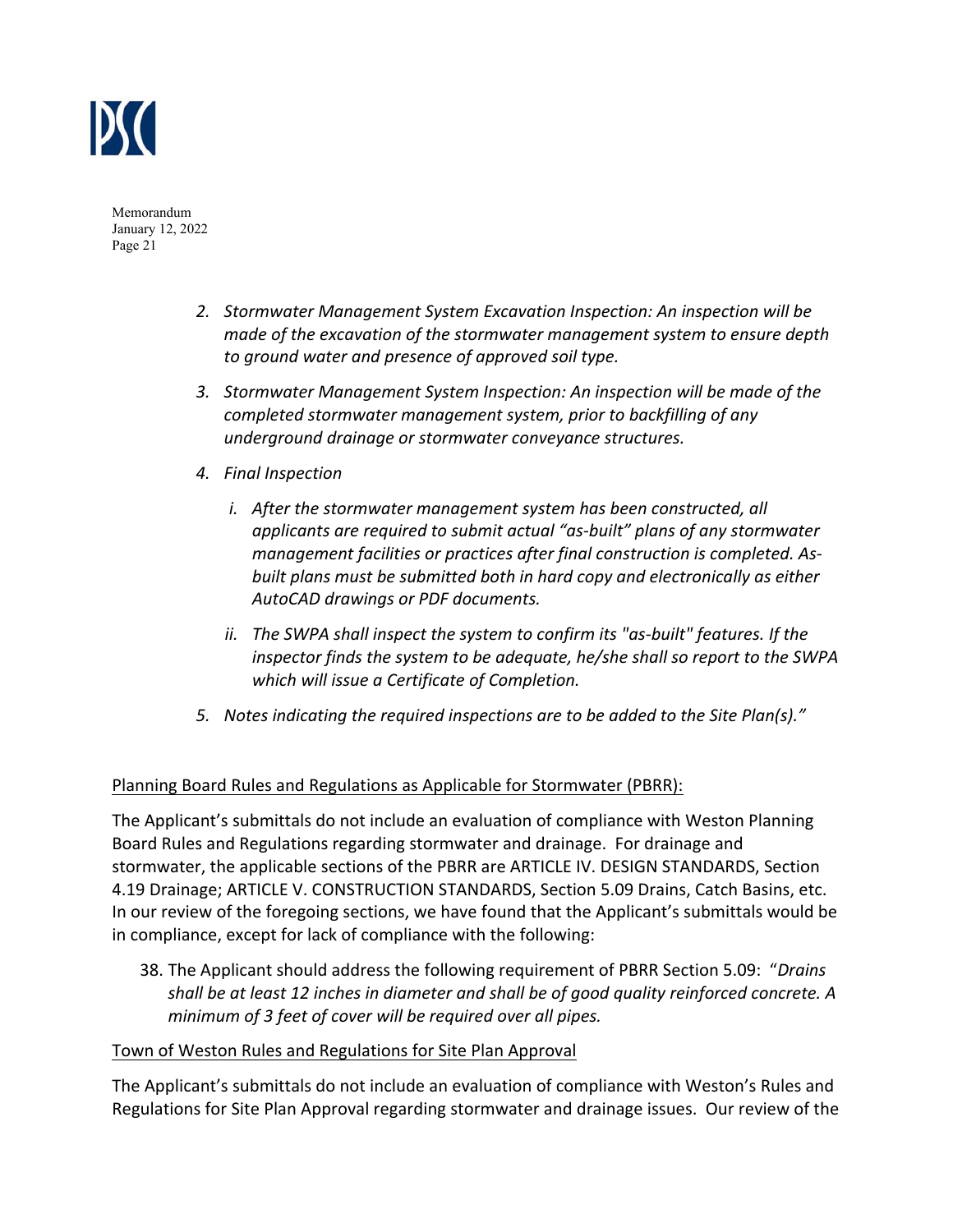

applicable sections of these rules (for stormwater and drainage) finds that the Applicant's submittals would be in general compliance, with the following exception:

39. Subsection 4.05 NATURAL SITE CHARACTERISTICS states: "*The plans shall show location of water resources including ponds, lakes, brooks, intermittent streams, vernal ponds, streams, flood plains and all proposed changes to these features*."

The Applicant needs to show the intermittent stream in its entirety past the last intermittent stream flag shown (near wetland flag 1) to a point parallel to the southern extent of the Project Site. Currently the intermittent stream is only partially shown on the Site Plans (for example, see Sheets C‐1, C‐3 and C‐7). See Comment 34.a above.

# PART 2 – COMMENTS ON PROPOSED SEWERS, WATER SYSTEM, AND SITE PLANNING ELEMENTS

This part of our review focuses on other site civil designs, which include the proposed sanitary sewer system (not the wastewater treatment facility), the proposed water supply system and overall site planning elements as represented by the latest project plans. PSC has reviewed previous Site Plan submittals for the above noted aspects in our memoranda to the Board dated May 15 and June 29, 2021. Some design issues have not significantly changed from prior plan submittals to present, and other issues have changed. Some prior issues that were resolved as a result of Tetra Tech responses to our prior reviews are not discussed below. Only new or unresolved issues are discussed here.

## Sanitary Sewer System

There are no specific requirements stated within the Town of Weston References A, B and C (see footnote) $9$  regarding sanitary sewer systems. However, the Massachusetts Department of Environmental Protection (MADEP) has rules and regulations regarding sewers that are stated in 310 CMR 15 (Title 5). MADEP also publishes *Guidelines for the Design, Construction, Operation, and Maintenance of Small Wastewater Treatment Facilities with Land Disposal,*  which would be relevant for this Project. In addition, sewer designs should generally comply with guidance provided by the New England Interstate Water Pollution Control Commission's

<sup>&</sup>lt;sup>9</sup> Weston Rules and Regulations References per PSC May 15, 2021 memorandum:

A. Zoning Bylaws, Section XI. Site Plan Approval, subsection F. Standards & Criteria

B. Rules and Regulations for Site Plan Approval, Nov. 19, 1991, authorized per Section XI of Zoning By- Law: Section 4 – Content of Submission, and Section 5.01 – Site Walk and Public Hearing (RRSPA)

C. Planning Board Land Subdivision Rules and Regulations, Weston, Massachusetts (PBRR), Article I. General Requirements, and Article IV. Design Standards, as applicable.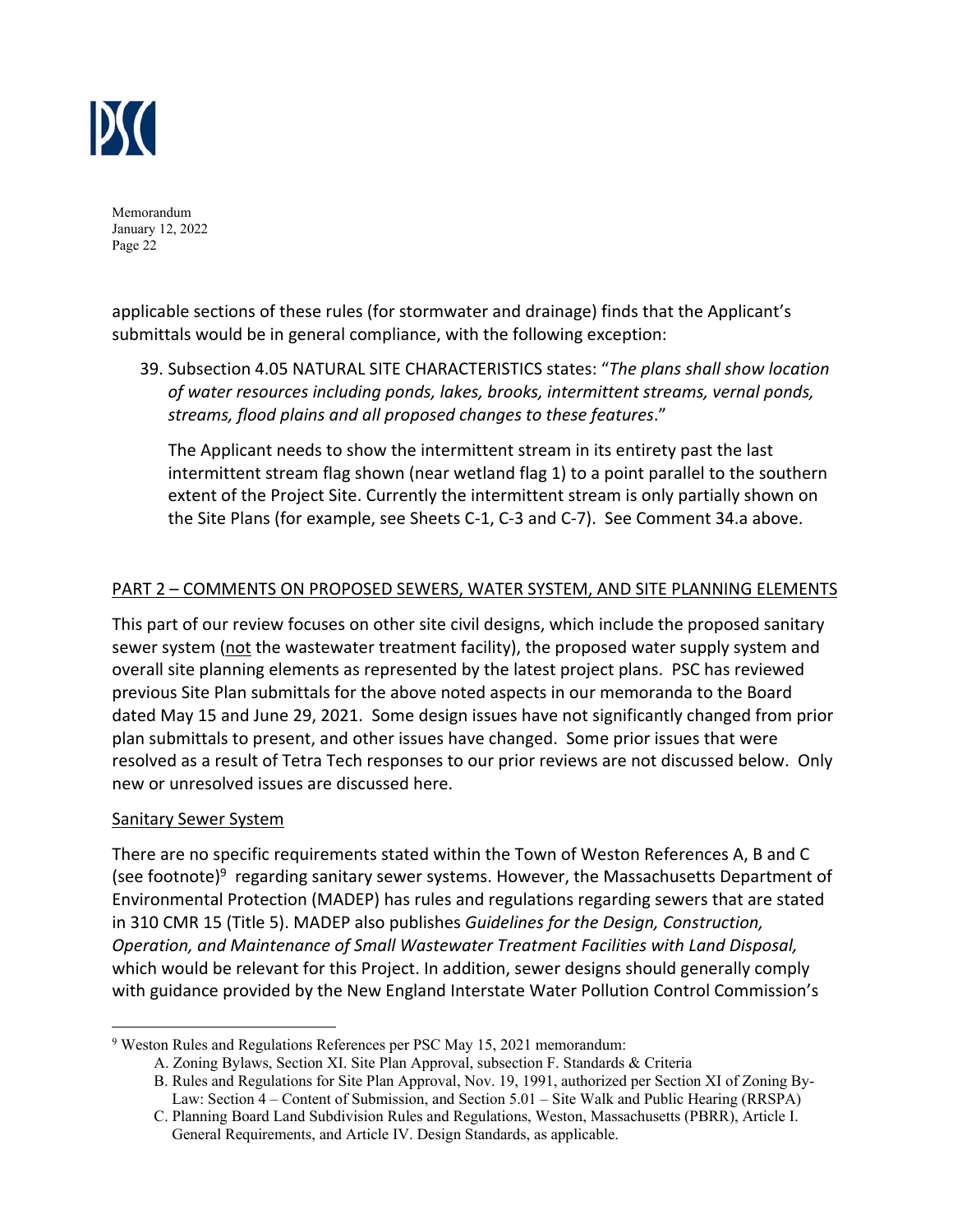

Guides for the Design of Wastewater Treatment Works commonly known as TR‐16 (short for Technical Report #16). Our prior review found the proposed sewer layout to be acceptable, however more design needs to follow, and many changes are possible, therefore we recommend the following:

40. Sewer and Wastewater Management Plans: Although the proposed wastewater treatment plant, and sewer system (including sewer pumping) and effluent disposal system locations are noted on the plans, the Applicant will need to prepare substantially more detailed engineering plans and reports for submittal to the Massachusetts Department of Environmental Protection (MADEP) to obtain approval of design and to obtain a Groundwater Discharge Permit (GWDP). Therefore, should this project be approved by the ZBA, we recommend that the Board request that the Applicant provide a copy of all interim and final sewer design plan & profile drawings, all wastewater treatment and effluent disposal designs, and all design reports, when the plans and reports are submitted to MassDEP to obtain a GWDP. Also, we recommend that any favorable Decision by the Board include provisions for the Applicant to fund review of such future wastewater plans by an outside consultant if deemed necessary by the Building Inspector.

## Water Supply System

The Applicant's proposed water system is presented on Utility Plan Sheets C‐8 and C‐9 and Detail Sheet C‐14. An 8‐inch cement lined ductile iron (CLDI) water main is proposed to connect to the Town's 10‐inch water main in South Avenue opposite the main driveway entrance. The proposed water line enters along the driveway to provide split domestic water and fire protection service connections on the east side of the wastewater treatment plant building and there is a proposed fire hydrant on the entrance drive that is across from the treatment plant. The water line continues south to a three‐valve tee connection in front of the north side the residential building where water lines split into east and west branches. The west branch extends along the west side of the building leading to two (2) proposed fire hydrants: One on the left side of the parking garage entrance, and another at the south end of the building in the southwest corner of the Site. This water line from the west continues to loop around to the east side of the building, providing connections to two more hydrants, one at the southeast corner, and one off the northeast face of the building before it joins back into the east branch water line. The east branch provides split domestic water and fire protection service connections to the north side of the residential building, and continues around the northeast corner of the building to a junction with the west branch, then turning northeast, extending back to South Avenue along the proposed emergency access drive. There is a hydrant proposed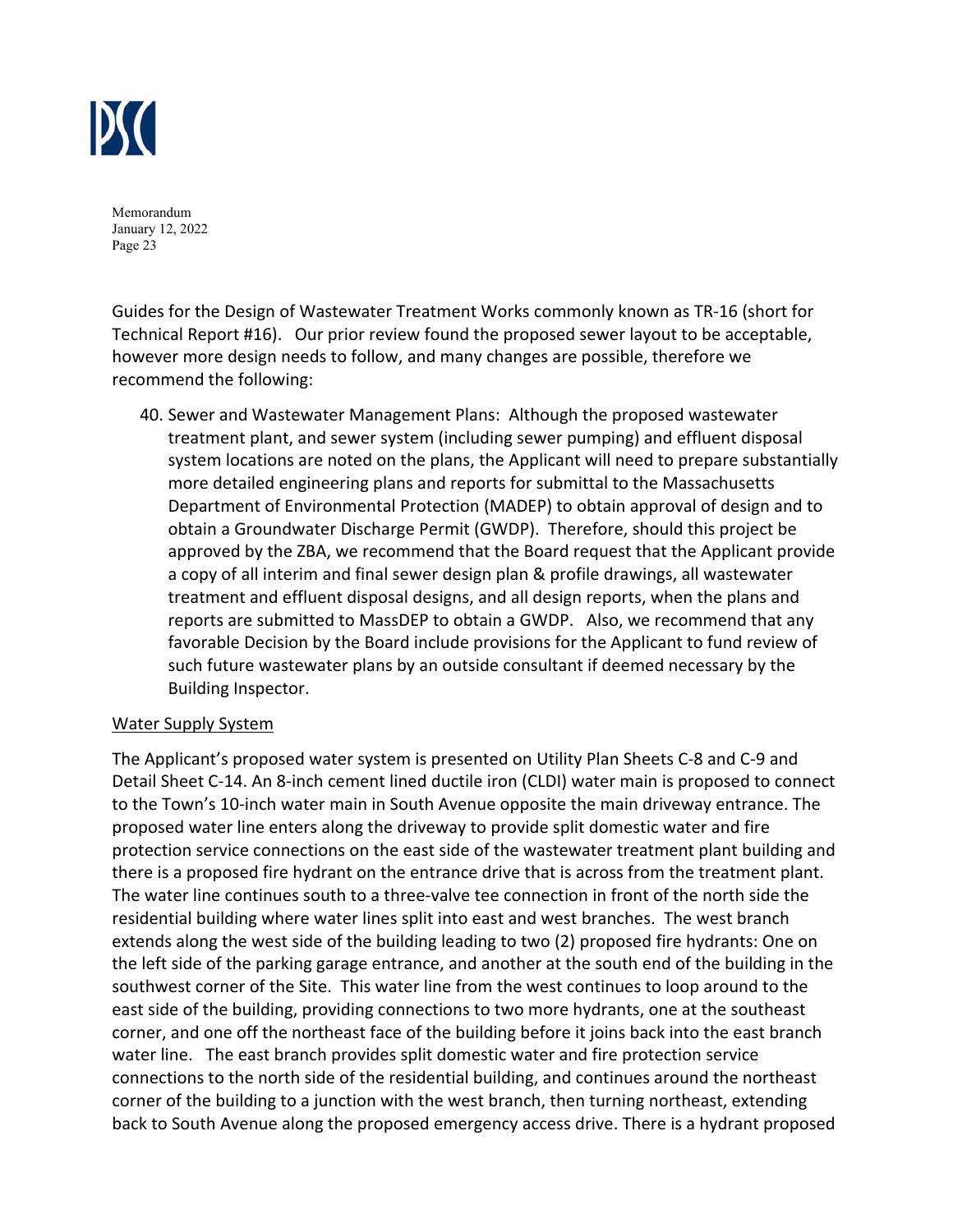

at the emergency drive/South Avenue intersection, and a second connection to the 10‐inch Town water main in South Avenue, thus providing a looped water line service to the Site with two connections to South Avenue. The Applicant needs to provide the following:

- 41. In a prior review, we recommended that South Avenue 10‐inch water main material, age, and adequacy be discussed with the Weston DPW, Water Department and Fire Department, and the Applicant indicated willingness to coordinate with these Departments, however it is not clear if the Board has received the Departments' approval. Therefore, the Applicant should obtain and provide approval in writing from both the Water Department and Fire Department and provide such to the Board.
- 42. In a prior review, we recommended that a static pressure and fire flow test should be conducted at the South Avenue water main in front of the Site to check for compliance with *PBRR §4.22 Water Supply*, and to ensure adequate domestic and fire protection flows. Tetra Tech's prior response was that Hydrant flow testing be conducted within six months of applying for Building Permit, and if adequate pressure is not available, booster pumps will be provided. PSC continues to recommend that these tests be done now, so that if pressure and/or supply are not adequate, it will be known by the Board now, prior to any Board decision.
- 43. In a prior review, we recommended that the adequacy of proposed fire protection services at the Site be discussed with the Weston Fire Department, and that a summary memorandum concerning Fire Department approval should be provided to the ZBA. Tetra Tech's prior response was that Fire protection services are typically reviewed during the Building Permit process. PSC continues to recommend that these discussions take place and be reported to the Board via Fire Department memorandum, even if additional final discussion will be required prior to obtaining building permit(s). Please note the highly specialized fire protection requirements for the parking garage, Comment

## Private Utilities

An underground electric line is shown on Utility Plan Sheets C‐8 and C‐9 as for prior submittals. It is proposed to start at the northwest side of the entrance drive, from a connection at utility pole #118 on South Avenue. The underground electric service continues to the Site under the west side of the access driveway. An electric service branches off to a transformer on the west side of the proposed wastewater treatment building; and the main service continues up to a proposed primary switch and two (2) transformers at the southeast corner of the proposed garage. A standby generator, which the Applicant indicates will be natural gas fired, is shown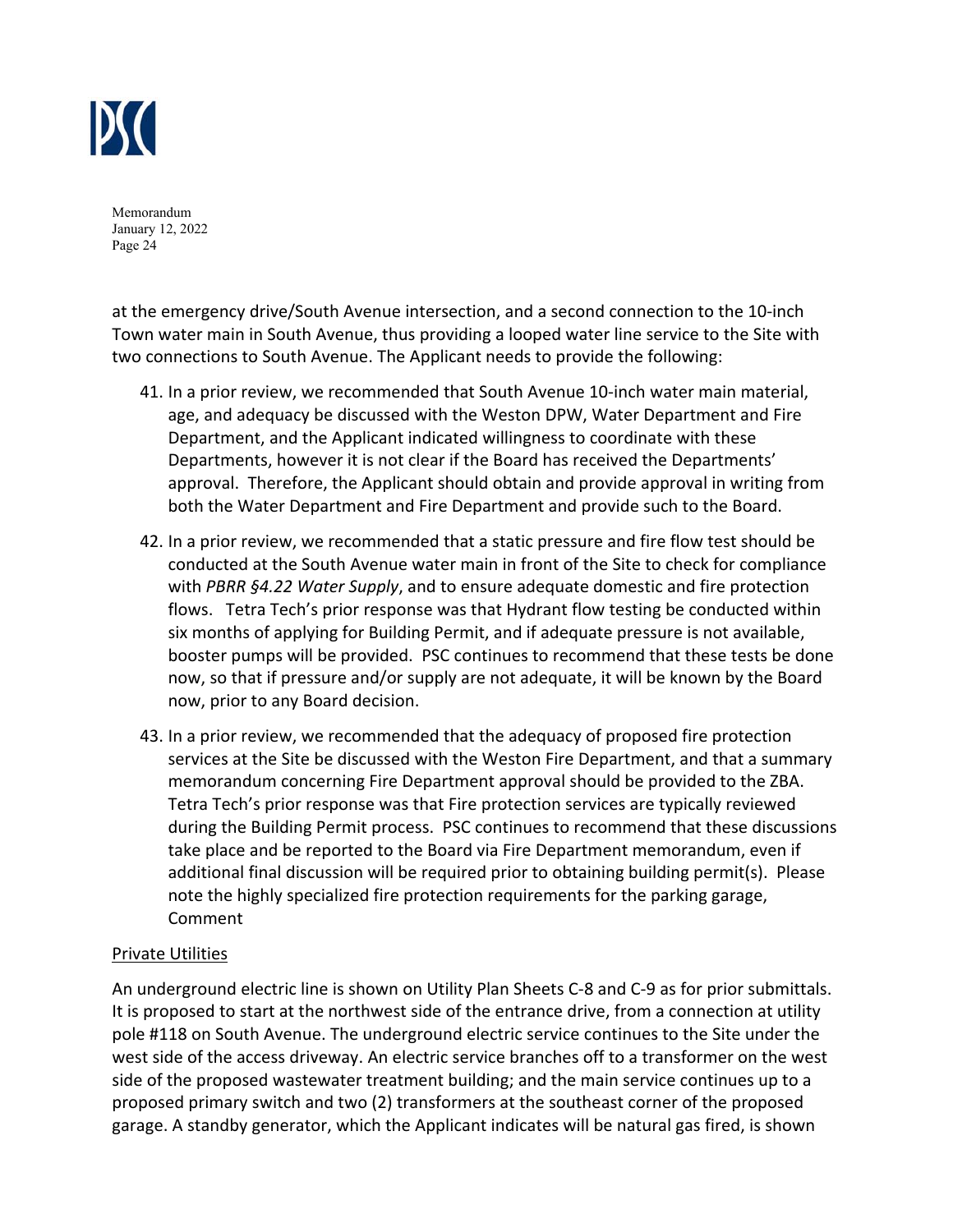

for the wastewater treatment plant building, but not at the residential building. The residential building will not have a standby generator.

Regarding electric utility designs, the Applicant has agreed to, but not yet provided additional information, as follows:

- 44. Provide details of the underground electric conduit after coordinating a design from Eversource. This may require a Board condition for future action, as it appears that Eversource will not open a work order and begin the service design process until local permitting process is complete.
- 45. Provide to the Board a landscape plan for proposed transformer locations after the electrical service design has been completed with Eversource. This may require a Board condition for future action, so that the Landscape Plan can be updated to provide screening in accordance with Eversource and Board requirements.
- 46. As agreed by the Applicant in a prior review, the standby generator(s) for the Site need to be designed to operate in compliance with local and state noise ordinances; and the standby generator(s) will need to be exercised in accordance with the manufacturer's recommendation. This should be a condition of approval should the Board approve the Project.

A gas service line (unknown size and material) is shown on Utility Plan Sheets C‐8 and C‐9. It is proposed to connect to an existing 12‐inch gas main (material not noted) within South Avenue. The new gas service line enters along the access drive, provides a service line (tee connection) to the wastewater treatment building, and continues to the north side of the residential building where there will be a tee connection to another gas line (unknow size and material) that will loop around the residential and garage buildings. Two gas meter locations are noted, one at the south end of the building, and one at the northeast corner of the building. The Applicant needs to provide the following:

47. The size and adequacy (safety) of the existing gas main in South Avenue, the proposed gas service to the Site, and all building meter connection(s), should be confirmed with the gas utility; and meter locations need to be shown on the plans for both the treatment plant building and the residential building with appropriate landscape screen. Tetra Tech has indicated that details of the natural gas services require a design from National Grid, that will not be available until after local permitting is complete. This may require a Board condition for future action, so that gas locations can be finalized and so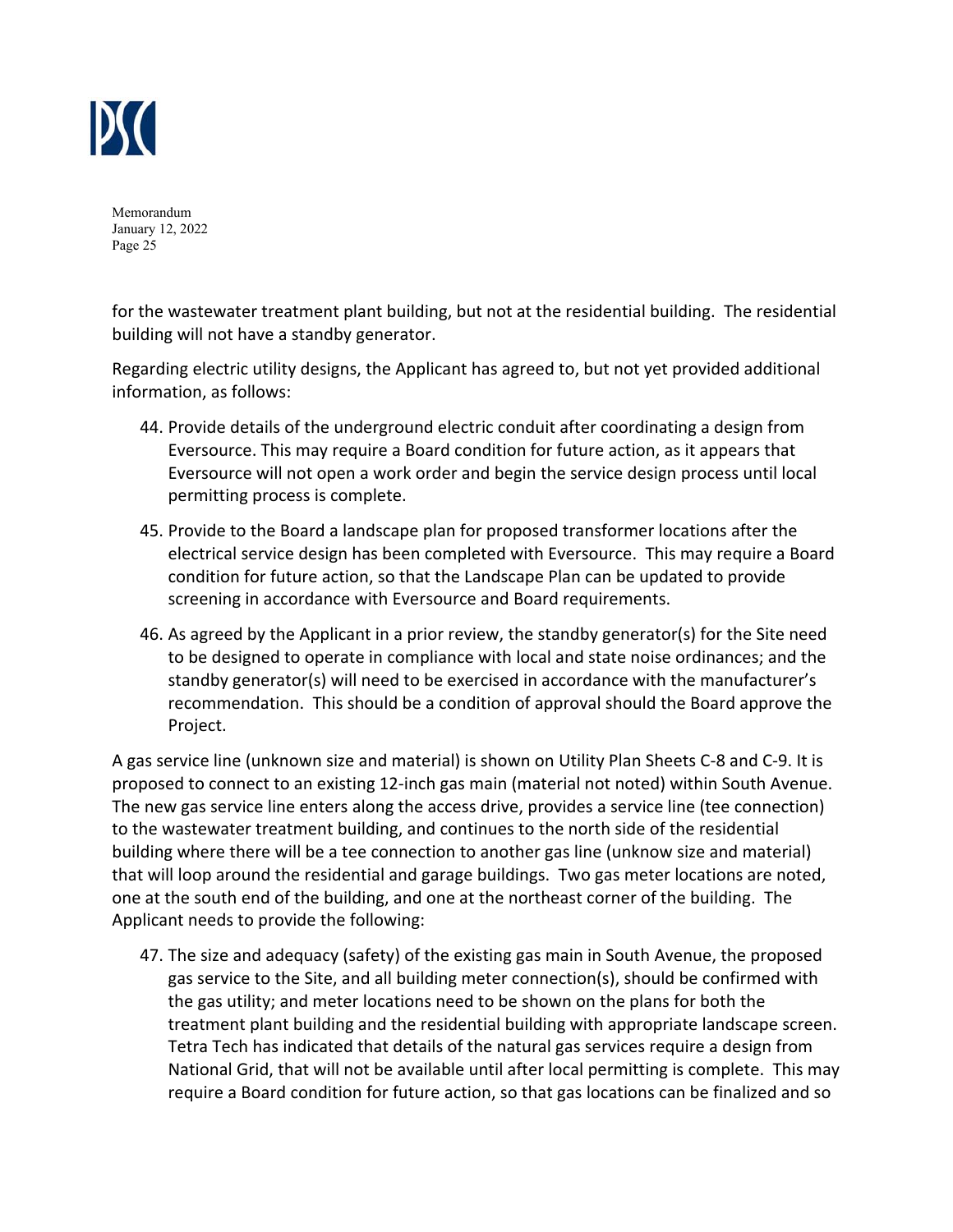

> that the Landscape Plan (for screening of the gas meters) can be updated to provide screening in accordance with National Grid and Board requirements.

An underground telephone/cable line is noted on Utility Plan Sheets C‐8 and C‐9: It starts at utility pole #118 (northwest side of the entrance drive) on South Avenue. These service lines continue to the Site under the access driveway, pass in front of the north side of the residential building and then down along the east side of the buildings, where the lines enter the southeast corner of the garage building.

48. The Applicant needs to provide a detail of the proposed conduit to be used to carry the underground cable/data lines. Tetra Tech has indicated that details of telephone, cable and data services will not be available until after local permitting is complete. This may require a Board condition for future action, for the Applicant to provide these systems' final layout and design.

## Site Planning Elements

The Applicant's submittal does not include a summary of conformance with Town of Weston Rules and Regulations for Site Plan Approval (RRSPA) or conformance with applicable requirements of the Weston Planning Board Rules and Regulations (PBRR) which serve as site construction standards. Our review of project submittals indicates general compliance with many of the standards. However, we note the following exceptions and suggestions that require a response:

## **RRSPA Section 4 – Content of the Submission**:

- 49. RRSPA §4.02 List of All Items Submitted: This section requires the Submission to include a separate titled "*List of Items Submitted which shall number and identify each document, plan, drawing or other item that is submitted by the Applicant*". The Applicant needs to submit this list and be sure that "*any item that is added to the Submission during the course of the site plan approval process shall be added to the List*..." In a prior response, Tetra Tech has indicated intent to submit this list, but PSC is not aware of it being submitted to the Board.
- 50. RRSPA §4.07 Site Improvements requires: "*Proposed parking structures must contain the above information as well as: dimensions of the structures; means of ingress and egress; internal traffic circulation; lighting and access to the principal structure.*" Information has been provided for external parking, and internal garage parking spaces including means of ingress and egress to adjacent floors, internal traffic circulation,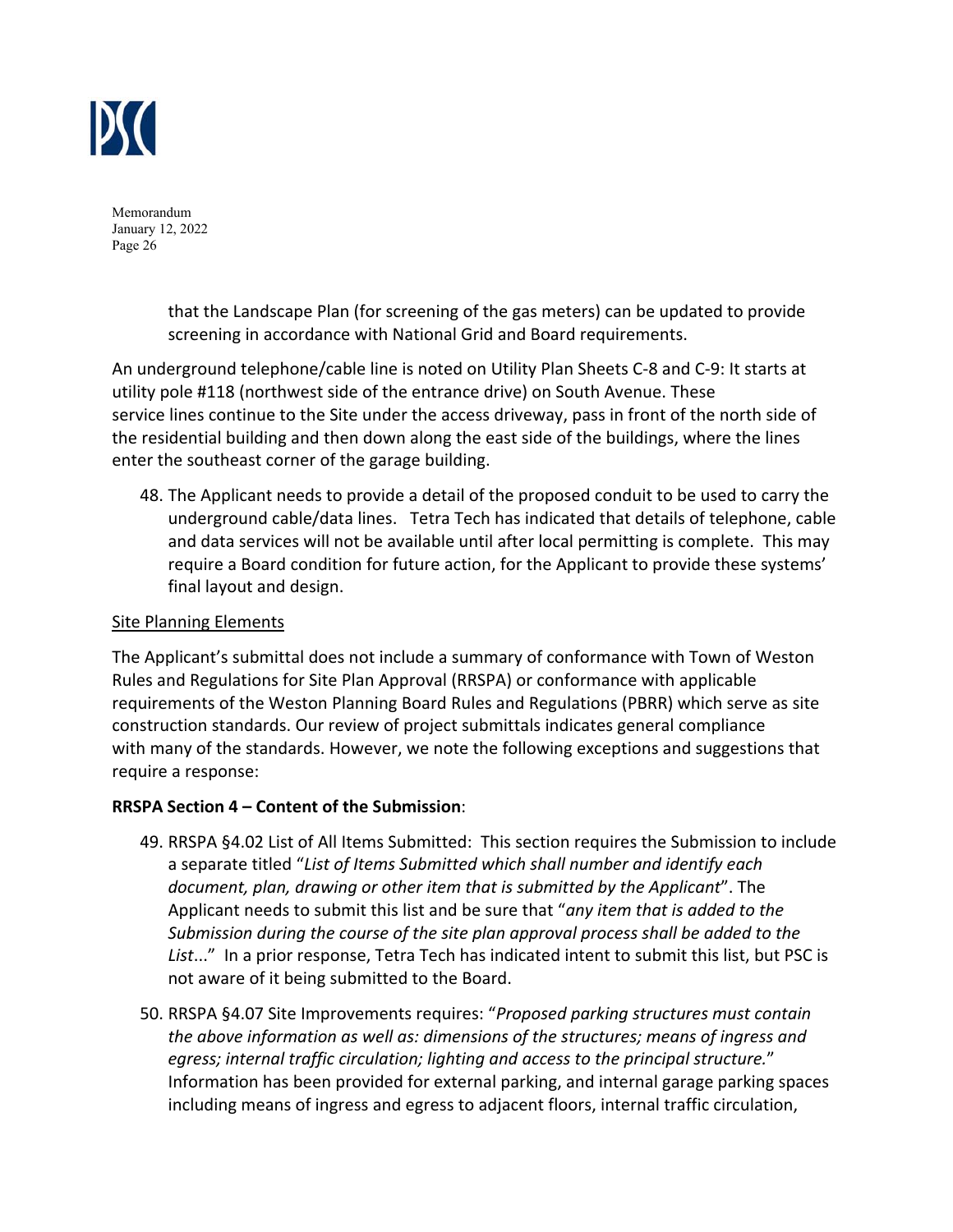

> pedestrian areas, and proposed access points to the residential structures. However, the Applicant needs to submit information on proposed lighting inside the garage.

51. RRSPA §4.07 Site Improvements requires: "*All driveway entrances shall be shown with dimensions; and sight distances at the driveway intersection shall be provided. The weight, turning radius length and height of the largest truck expected to use the site shall be noted. All the driveways and entrances must be designed to accommodate trucks as well as fire apparatus which must be able to maneuver freely. Service areas, truck loading areas and utility buildings shall be shown*."

The Applicant still needs to submit the following: (a) the weight, turning radius length and height of the largest truck expected to use the site, and (b) a turning movement plan to demonstrate that the Weston Fire Department vehicles and their proposed firefighting apparatus (per consultation with the Fire Chief) can maneuver freely to, from and within the Site. Also, see Comment 13.a above.

52. RRSPA §4.09 Waste Disposal requires: "*The location of the area which is capable of supporting on‐site sewage disposal from the proposed project shall be shown. Design, operating and maintenance details of the proposed disposal facility shall be explained*." The Applicant has clearly noted the areas of proposed wastewater treatment and effluent disposal. However, the Applicant still needs to submit design, operating and maintenance details for these facilities. See Comment 40 above.

[Although MADEP will be the review and approving authority for the Wastewater Treatment Facility, pursuant to RRSPA §4.09, the Board is still entitled to receive from the Applicant an explanation of the design, operating and maintenance details for the proposed wastewater treatment facility that will serve the Site.]

53. RRSPA §4.10 Earth Removal/Fill requires: "*Indicate areas where earth removal, blasting, or filling is proposed and the approximate volume in cubic yards, along with the rationale for proposed removal of vegetation, trees, soil and for any grade change*."

The Applicant has stated that site grading will result in a net export of soils; and that their preliminary calculations indicate exports will amount to approximately 6,000 cubic yards; and that blasting for rock removal is not currently anticipated. However, those prior estimates on cut and fill were based on the prior design; and the latest design calls for a substantial rise in grade at and around the proposed buildings. Therefore, the Applicant still needs to provide a cut & fill plan as required by RRSPA §4.10 to illustrate for the Board's understanding the proposed areas of cut and fill, and include proposed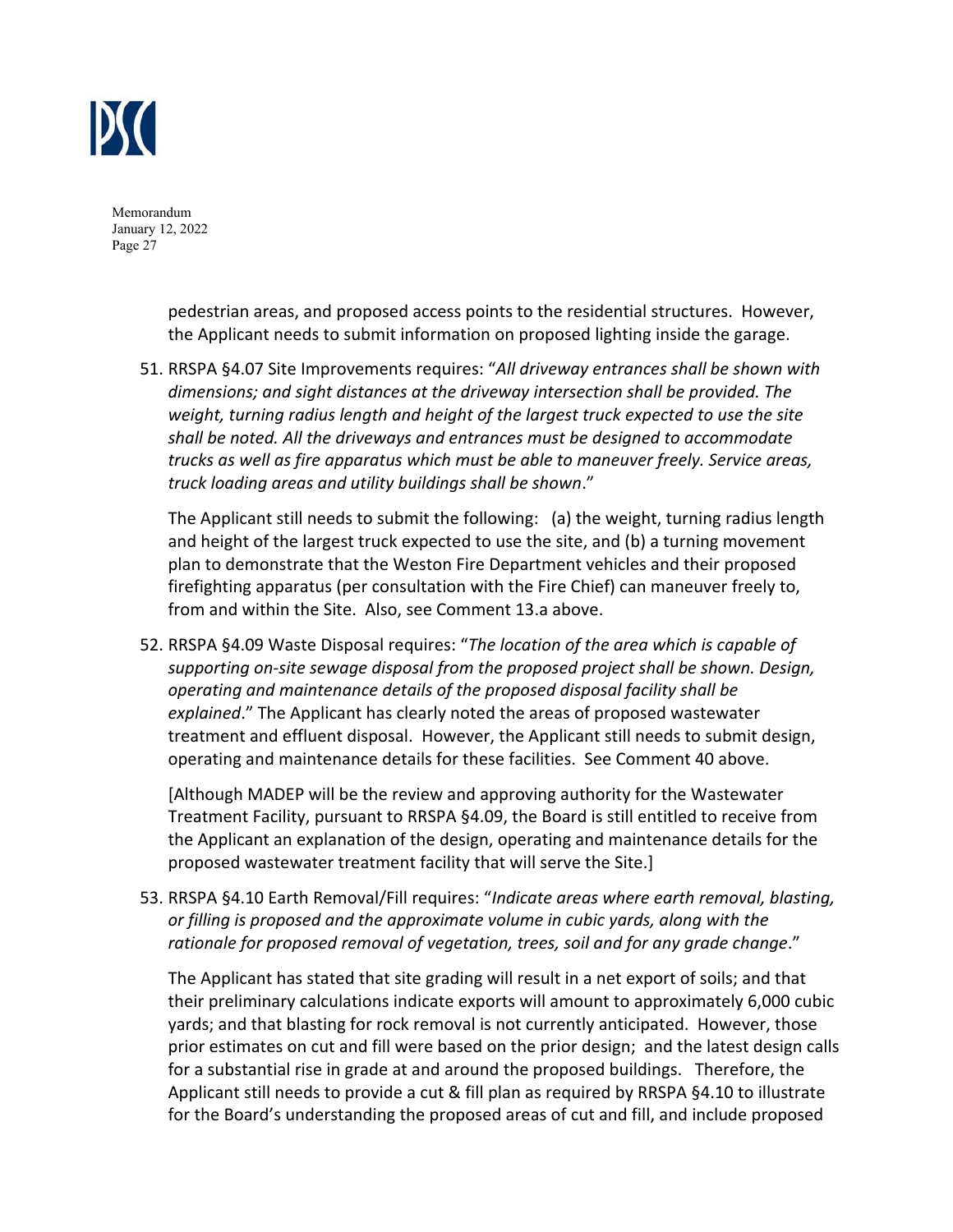

> volumes of earth (or rock) involved from each area of cut and fill that will add up to the Applicant's total revised estimate of net soil import or export.

- 54. RRSPA §4.10 Earth Removal/Fill requires: "*Precise calculations for determining the total amount of earth removal or fill will only be required when the development will require earth materials to be obtained or removed off site. If the amount is over 30 cubic yards, a removal/fill schedule will be required which shows size of trucks, gross vehicle weight, estimated number of trips per day for each vehicle, travel routes to be taken, and hours of operation, and certification that fill is free of hazardous materials*." As a supplement to their response to Comment 53 above, the Applicant should provide their proposed estimated schedule of truck trips including all details as requested in RRSPA §4.10.
- 55. RRSPA §4.14 Traffic Study: A traffic study is required encompassing all roads and intersections within 500 ft. of the site as well as all roads and intersections impacted by site generated traffic. The Planning Board (in this instance the Zoning Board of Appeals acting in lieu of the Planning Board) is authorized to define requirements for the traffic study. The Town has engaged MDM Transportation Consultants to conduct a peer review of the Traffic Impact and Access Study (TIAS) prepared by Vanasse & Associates, Inc. (July 2019). In order to avoid duplication, we will not perform a detailed analysis of the submitted TIAS. However, it should be noted that the submitted TIAS does not comply with the requirement of Section 4.14 to identify and evaluate construction phase traffic impacts. The TIAS should address construction equipment and heavy truck trips, particularly those generated by earthwork, foundation, and building structure tasks. The TIAS should also identify total construction phase trips based upon the overall project schedule. The TIAS should identify truck routes and traffic management measures coordinated with Police Department requirements. A draft Construction Management Plan should be provided to minimize overall construction trips particularly single occupant vehicle trips. PSC is unaware of receipt by the Board of a Construction Management Plan, and receipt of a revised TIAS that fully complies with the requirements of RRSPA §4.14 including the construction phase traffic impacts noted in Comment 56 below.
- 56. RSPA §4.15 Impact and Mitigation requires: "*Analysis shall be provided of impacts during construction including days and hours of operation; provisions for employee and equipment parking; traffic, noise, dust vibration; impacts on wildlife habitats; demand for and effects on character of the community. Any proposed mitigation of negative impacts shall be provided and shall be consistent with the Standards and Criteria set forth in Section XI, Subsection H. of the Weston Zoning By‐Law*." The Applicant needs to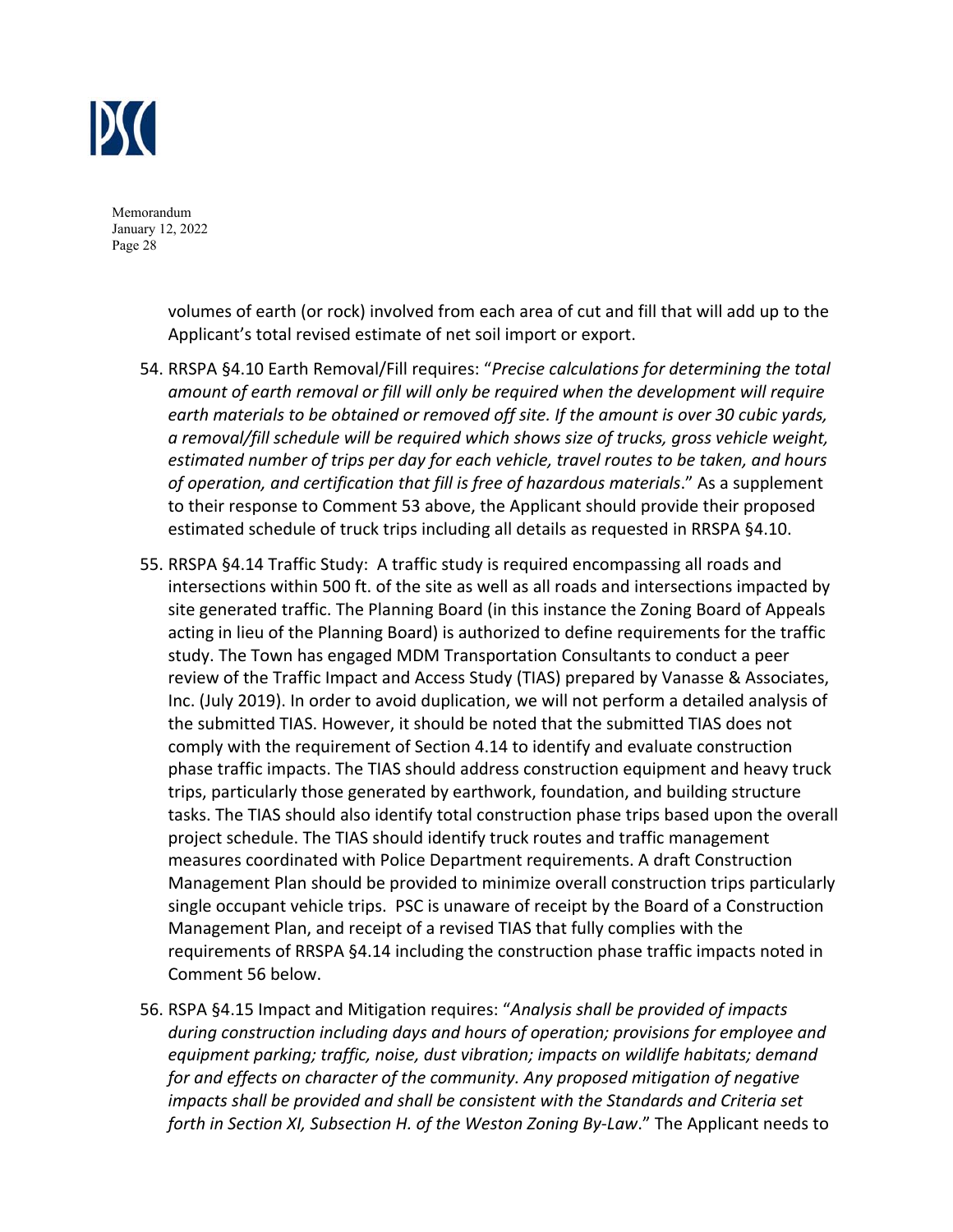

> provide this required analysis including a proposed construction schedule. Also see Comment 55 above.

#### **PBRR Article V – Construction Standards**

- 57. PBRR §5.08 Paving of Sidewalks requires the following: "*Sidewalks shall be brought to subgrade by the necessary excavation and filling and shall receive a coat of selected gravel at least 8 inches in thickness, free of all stone over 1 inch in diameter and free from loam, clay, and other foreign matter. Thereafter, each sidewalk shall receive a two‐ course bituminous paving at least 2 1/2 inches in total thickness after compaction*." The Applicant should confirm with the Town's DPW that the sidewalk detail shown on Details Sheet C‐13 will satisfy their requirement and the requirements of PBRR §5.08 Paving of Sidewalks.
- 58. The Applicant's Site plans call for a 5‐foot‐wide concrete sidewalk within the Site, and also along the south side of South Avenue heading east from a point about 100‐ feet west of the Project entrance until reaching Wellesley Street. MassDOT requires a minimum sidewalk width of 5 ft. exclusive of curb and clear from obstructions such as hydrants, signs, and utility poles. A minimum width of 5½‐ft. including curb with spot widening if obstructions are to be installed in the sidewalk is mandatory along South Avenue (Route 30) and is recommended throughout the site to ensure that the accessible route is maintained. Massachusetts Highway Department, Project Development and Design Guide 2006 §5.2.1. In addition, the Applicant needs to correct the detail shown on Sheet C‐13 to call for a 5½‐foot sidewalk (not 4‐foot as detailed).
- 59. PBRR §5.13 Cleaning Up requires the following: "*Upon completion of the work, the Subdivider shall clean up any debris thereon caused by street construction, installation of utilities, and other operations of the subdivider. All areas within a right of way or foot path destroyed, damaged, or altered in construction operations shall be restored to vegetation or other finish satisfactory to the Board. Any areas which are used for the disposition of excess fill, stumps, rock, and similar materials which may have accumulated during the prosecution of the work shall, as soon as practicable (and no later than the time of completion of the work), be excavated and then recovered,*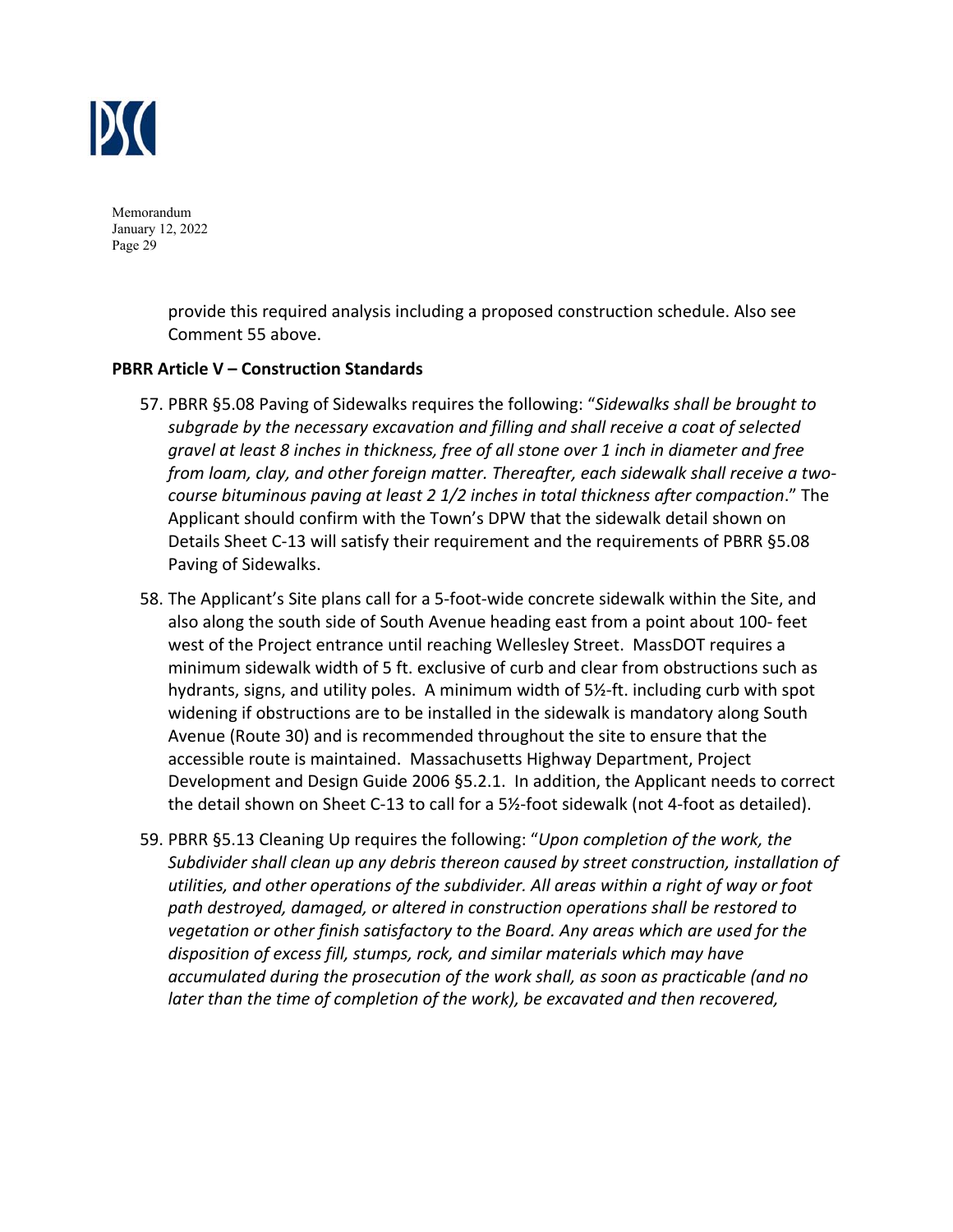

> *graded, and landscaped by the Subdivider. The Subdivider shall leave the subdivision area in a neat and orderly condition*."

60. The Applicant should add a note to the Site plans that will require the Project construction to comply with the intent of PBRR §5.13 Cleaning Up.

#### **Other Site Planning Comments**

- 61. The walk at the head of perpendicular parking spaces should be increased to 7 ft. in width to maintain 5 ft. clear exclusive of bumper overhang.
- 62. Improvements to encourage access for alternative modes should be provided:
	- a. A bicycle path should be added between the building and South St.
	- b. Bicycle racks should be added at the main building entrance
	- c. Secure bicycle storage should be added in the garage or other appropriate location for residents.
- 63. Add EV charging stations at the front entrance and in the parking garage.
- 64. Provide for proper on‐site access and circulation:
	- a. Provide a stop line at the stop sign at the principal site entrance.
	- b. Sign the on‐site access drives for "No Parking" (MUTCD R7‐1).
	- c. Provide stop control for the eastbound and would be approaches to the drop off and turnaround at the main entrance.
	- d. Provide speed limit signs.
	- e. Confirm that school busses will not enter the site. Provide a pullout lane at the main entrance to accommodate parents waiting for school bus pickup or drop‐off.

Snow Management: The Applicant has shown proposed snow storage areas on their Landscape Plans; however the following additional submittal is required:

65. Revise the stormwater management O&M plan to show proposed snow storage zones (see Comment 33 above); and include calculations (based on a stated snowstorm accumulation) that justify the areas that have been selected for snow storage after plowing, and identify the storage volume provided at each specific area on the plan.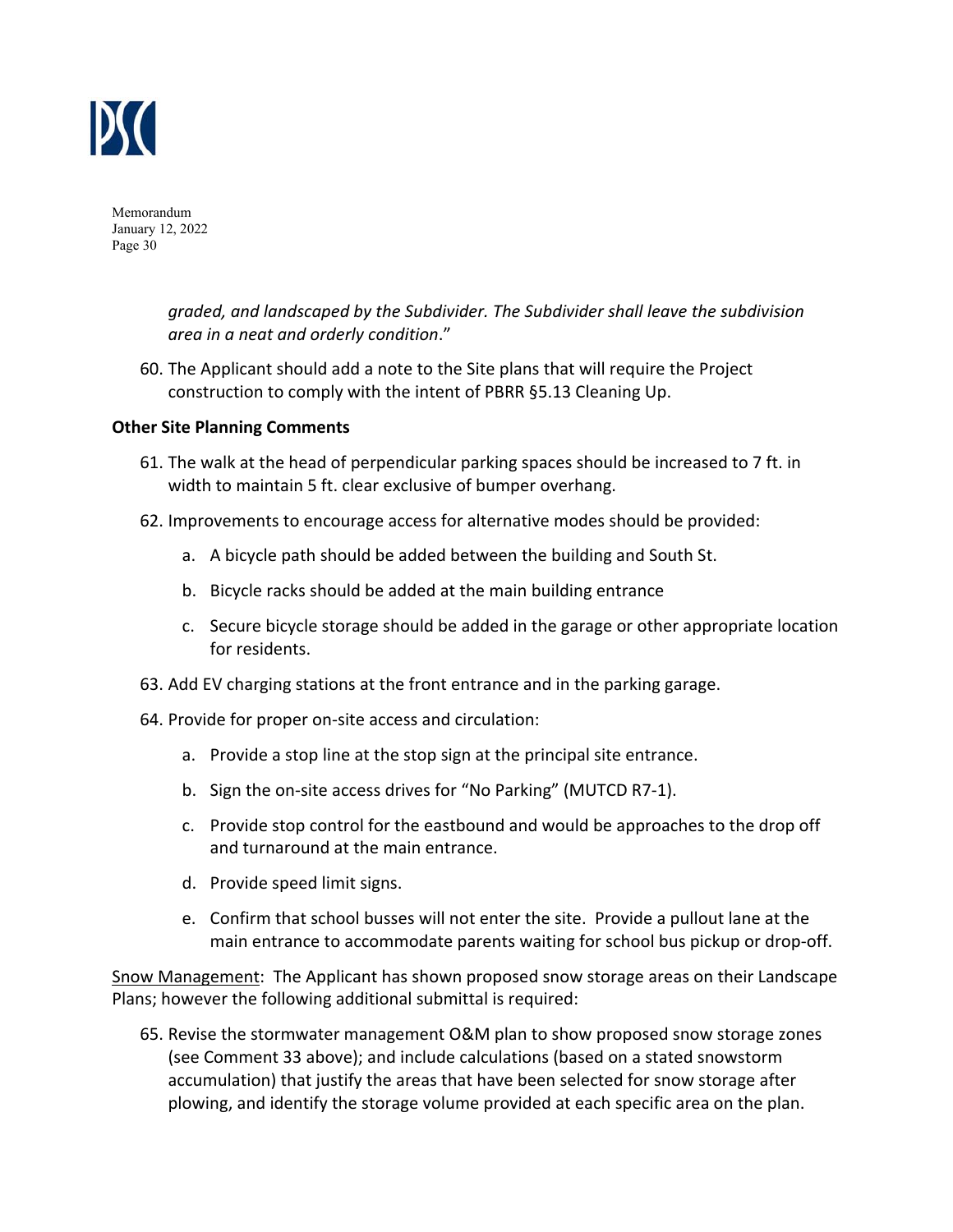

> And, because snow amounts that exceed available storage shall require disposal offsite, add a note to the O&M Plan to this effect.

Retaining Walls: The latest Site design has proposed 3‐feet or more fill above existing grades in combination with the installation of retaining walls at most every part of the Site perimeter. It appears this has been done to increase the separation to ESHGW<sup>10</sup> and improve functionality of the subsurface recharge structures (both stormwater and wastewater) during groundwater mounding. Moreover, to prevent groundwater flow through the retaining wall face, 20 mill poly barriers with sand wicks are proposed. These large segmental masonry block retaining walls will in some cases require guard rails, and wall height will vary from 1-foot to 10-feet. In addition to our concern about the walls' impact on groundwater mounding, see Comment 23 above, we offer the following additional comments:

- 66. The proposed retaining walls need to be designed by a Massachusetts registered Structural Engineer. Calculations for factor of safety against overturning, sliding and bearing capacity are required for any section over 4‐feet in height, and the proximity of wetlands and conditions of high groundwater and groundwater mounding should be factored into the design. If the structural plans are provided by a wall manufacturer, then the Board should require that the plans be based on site specific geotechnical information and they should not accept plans that are qualified by requiring further determination of geotechnical conditions after issuance of the signed and sealed structural drawings.
- 67. Provide a detail showing guardrail installation for retaining walls capable of resisting horizontal impact loads.
- 68. The Zoning Board of Appeals will have to determine the acceptability of these retaining walls from an aesthetic and zoning aspect, especially considering the walls as structures are not compliant with yard setbacks.

Parking Garage: The Project proposes a 4.5 level parking garage with 283 parking spaces. Two walls of the garage abut adjacent residential buildings and an additional wall of the garage and part of the fourth wall of the garage are located within approximately 10 feet of residential buildings. The garage will require mechanical ventilation and a fire suppression system. Absent proper design of the ventilation system, units could be uninhabitable if carbon monoxide concentrations or other pollutant concentrations exceed air quality standards. The design of the fire suppression system must consider that fire apparatus cannot enter the garage due to

<sup>10</sup> Estimated Seasonal High Ground Water